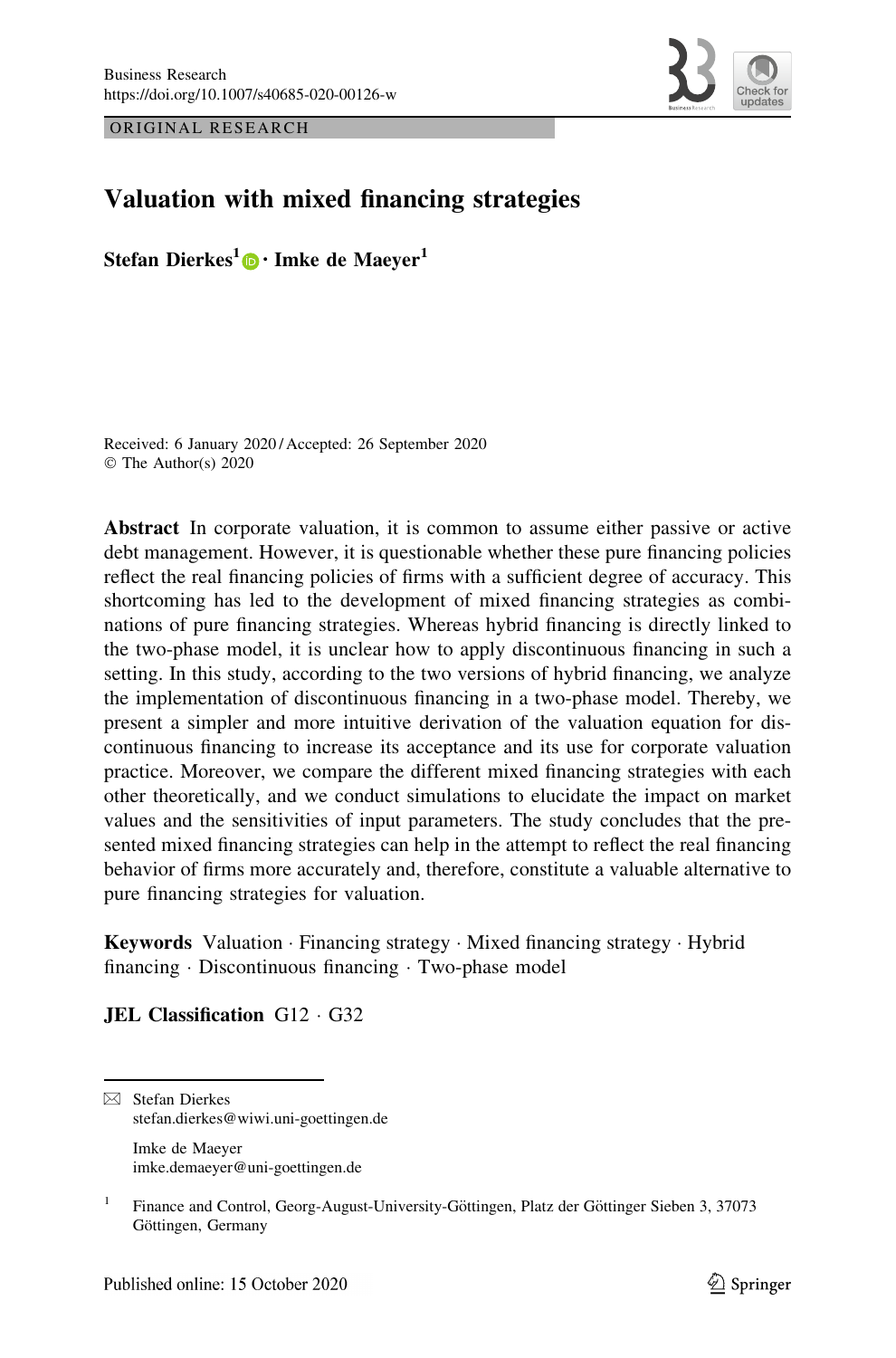# 1 Introduction

Corporate valuation with discounted cash flow approaches requires assumptions about the firm's financing strategy. Since interest on debt is deductible from taxable income, the financing strategy has an immediate influence on the market value of the firm. In this regard, it is generally assumed that a consistent financing strategy is pursued in each period of the forecast horizon. However, empirical findings show that it is questionable whether pure financing strategies like active or passive debt management reflect the real financing policies of firms with a sufficient degree of accuracy (see, e.g. Lewellen and Emery [1986](#page-24-0); Barclay and Smith [2005;](#page-23-0) Grinblatt and Liu [2008\)](#page-23-0). Therefore, it is promising to consider a two-phase model that differentiates between financing policies in the explicit forecast and the steady-state phase. The interaction between passive debt management in the explicit forecast phase and active debt management in the steady-state phase has already been examined as hybrid financing (Kruschwitz et al. [2007](#page-24-0); Dierkes and Gröger [2010\)](#page-23-0). Furthermore, discontinuous financing as another mix of active and passive debt management was developed (Clubb and Doran [1995](#page-23-0); Arnold et al. [2018,](#page-23-0) [2019](#page-23-0)), but it has been of little relevance for corporate valuation practice so far and it is unclear how to apply this financing strategy in a two-phase model.

The contribution of this paper is threefold. First, we transfer the approach of hybrid financing to a two-phase model with passive debt management and discontinuous financing, which results in two new mixed financing strategies. Second, in the course of analyzing these new mixed financing strategies, we present a much-simplified derivation of the valuation equation for discontinuous financing. This more intuitive derivation could increase the acceptance of discontinuous financing and, therefore, its use for corporate valuation practice. Third, we compare hybrid and discontinuous financing as possible mixed financing strategies. We determine the deviations of the market values theoretically and analyze the distribution of the deviations and the influence of input parameters to investigate the impact and the relevance of these financing strategies for corporate valuation practice using a Monte Carlo simulation.

Although active and passive debt management are popular in corporate valuation practice, empirical studies indicate that these or other pure financing strategies are not suitable for modeling a firm's financing policy with a sufficient degree of accuracy; see, for example, Lewellen and Emery ([1986\)](#page-24-0); Barclay and Smith [\(2005](#page-23-0)); Grinblatt and Liu ([2008\)](#page-23-0). In particular, there exists a wide variety of theories on the capital structure behavior of firms (for a summary of empirical results on the capital structure research, see, e.g. Graham and Leary [2011](#page-23-0)). Theories on capital structure weigh the tax benefits that result from debt financing (see, e.g. Graham [2000](#page-23-0)) against the costs of financial distress (see, e.g. Molina [2005](#page-24-0); Glover [2016\)](#page-23-0) or agency and information costs (see, e.g. Copeland et al. [2014](#page-23-0), pp. 413–462). In addition, the payout policy is a relevant factor since firms want to choose the optimal method to return capital to their investors (see, e.g. Berk and DeMarzo [2017](#page-23-0), pp. 519–669). Furthermore, for a company, not only the amount of debt borrowed but also the type of debt is essential (see, e.g. Brealey et al. [2020,](#page-23-0) pp. 631–662).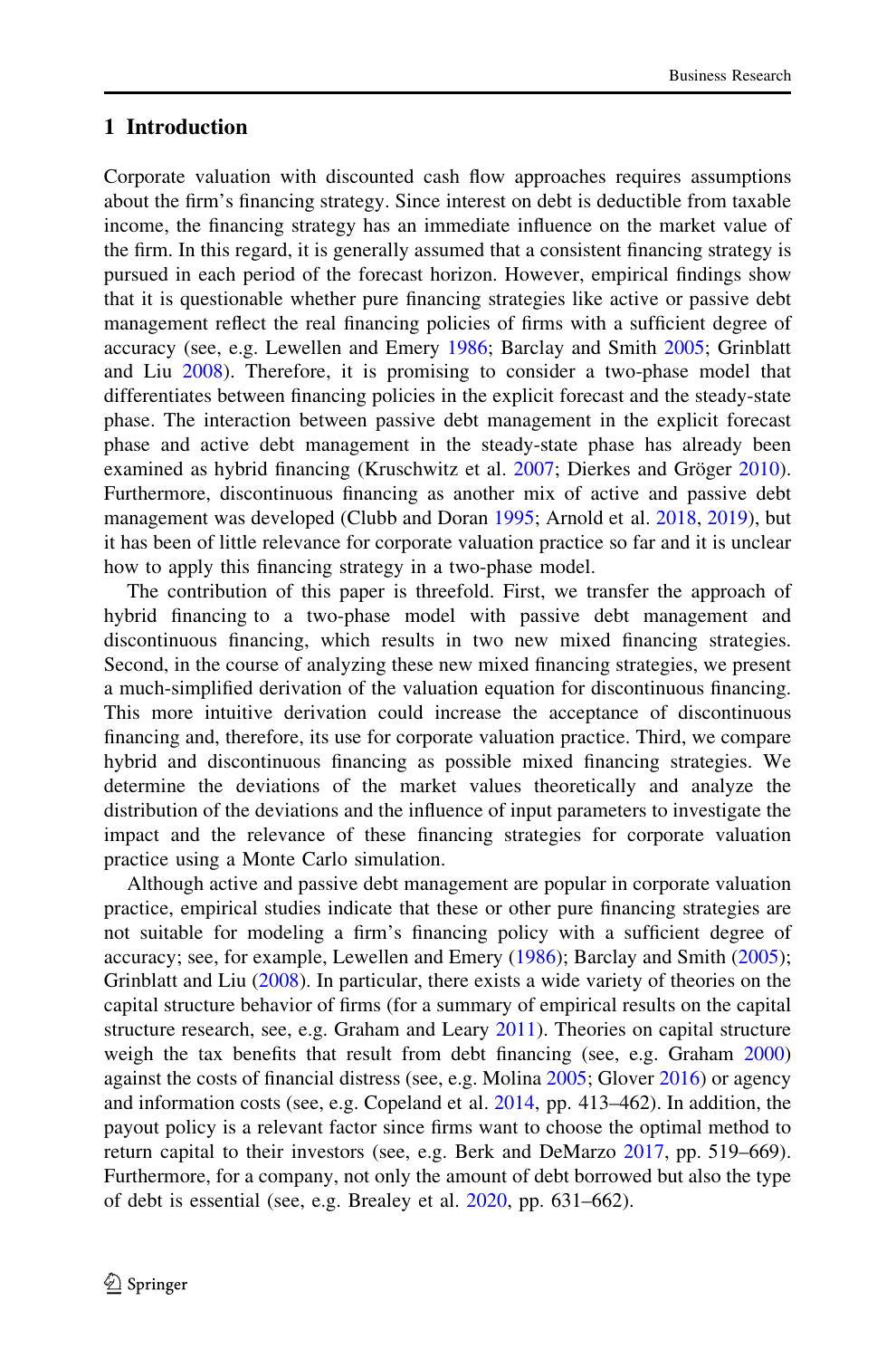The actual financing behavior of firms is also influenced by a large number of other circumstances. For example, Bhamra et al. [\(2010](#page-23-0)) and Graham et al. [\(2015](#page-23-0)) showed that the development of financing policies depends on a wide range of macroeconomic factors, while Kayhan and Titman [\(2007](#page-23-0)) concluded that a firm's history has an important influence on its capital structure. Moreover, Graham and Harvey ([2001\)](#page-23-0) conducted a survey on 392 chief financial officers in the US and showed that only 10% of all firms have a strict target debt ratio, whereas 34% ''have a somewhat tight target or range'' (Graham and Harvey [2001,](#page-23-0) p. 211). The remaining firms either have a flexible target or have no target debt ratio at all (Graham and Harvey [2001,](#page-23-0) p. 211). Brounen et al. [\(2006](#page-23-0)) continued this research by comparing its results to those of selected countries in Europe. Their study showed ''that in each of the countries merely 10% of all firms maintain a strict target'' (Brounen et al. [2006](#page-23-0), p. 1430), supporting the findings of Graham and Harvey [\(2001](#page-23-0)). Similar results can be found in de Jong and Verwijmeren ([2010\)](#page-23-0), who conducted a survey on 235 firms in the US, Canada, and Europe and used it for empirical model testing. They found that 55% of firms have a mostly flexible target (de Jong and Verwijmeren [2010](#page-23-0), p. 220).

This variety of theories and findings play an important role for corporate valuation since the assumption of a financing strategy should depict the real financing behavior of firms as accurately as possible. Grinblatt and Liu [\(2008](#page-23-0)) summarized these and other results as follows: ''The actual debt policies of firms tend to deviate from those specified by the Modigliani–Miller and Miles–Ezzell models'' (Grinblatt and Liu [2008](#page-23-0), p. 226). For corporate valuation, it follows that one can either accept the resulting valuation inaccuracy or attempt to depict a firm's financing policy more accurately to achieve more precise valuation results. This yields the concept of mixed financing strategies that combine two or more pure financing strategies and, therefore, have more degrees of freedom to describe a firm's financing policy. However, an additional requirement for a financing strategy is that it is intuitive and applicable. It follows that mixed financing strategies are developed to get closer to the real financing behavior of firms but are still a simplified representation and cannot consider all theories and findings. Otherwise, the resulting model would be too complex. In this study, we concentrate on mixed financing strategies in a two-phase model with passive debt management in the explicit forecast period.

Kruschwitz et al. [\(2007](#page-24-0)) were the first to discuss the application of passive debt management in the explicit forecast phase and active debt management in the steady-state phase under the term hybrid financing. They outlined that debt levels of firms are observed to be largely fixed in the early years of the planning phase, particularly due to fixed investment planning. It follows that debt financing can be adjusted only to a limited extent following active debt management in the first T periods. Meanwhile, a deterministic definition of debt levels at the time of valuation in periods further away appears to be equally unrealistic, thereby impairing the plausibility of passive debt management in these periods (Kruschwitz et al.  $2007$ ). Dierkes and Gröger ( $2010$ ) continued this research by pointing out that a distinction can be made regarding the definition of the debt-to-market value ratio of active debt management in the steady state. On the one hand, it is possible to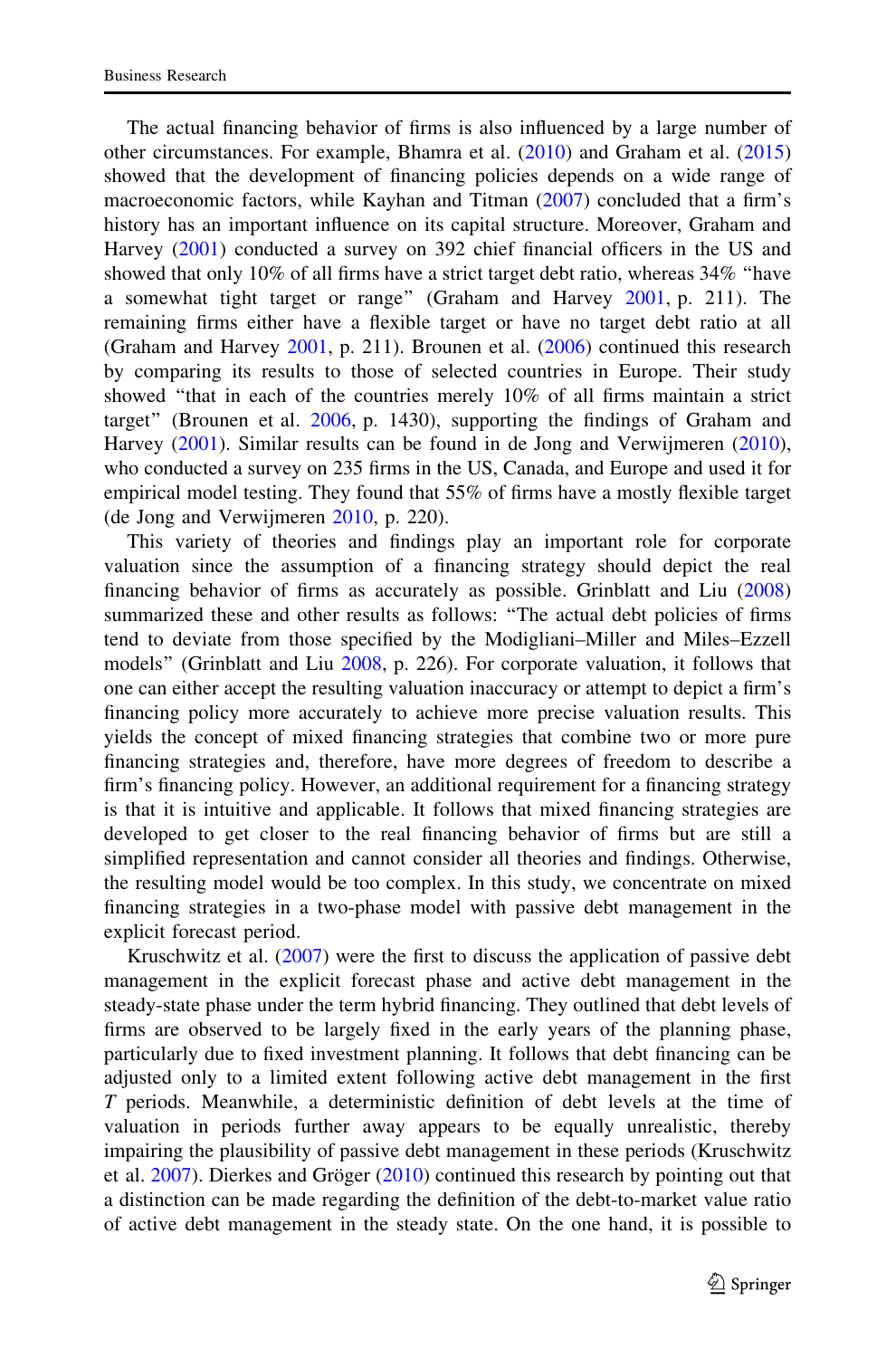define the leverage ratio deterministically at the time of valuation, which is referred to as L-hybrid financing and complies with the financing strategy of Kruschwitz et al. [\(2007](#page-24-0)). On the other hand, D-hybrid financing is possible, whereby the debt level in period  $T$  is defined deterministically at the valuation date. Therefore, the leverage ratio of the steady-state phase results from the deterministic debt level and the uncertain market value at the end of the explicit forecast phase. The abbreviations L and D stand for leverage and debt, respectively. These combinations of active and passive debt management yield different financing strategies, which in turn yield different valuation results (Dierkes and Gröger [2010\)](#page-23-0).

Discontinuous financing considers other shortcomings of pure active and passive debt management. Particularly, discontinuous financing picks up on empirical research that indicates that firms adjust their debt levels very slowly (Fama and French [2002\)](#page-23-0) and only with a time lag (Leary and Roberts [2005](#page-24-0); Huang and Ritter [2009\)](#page-23-0). Originally, Clubb and Doran ([1995\)](#page-23-0) introduced discontinuous financing under the term lagged debt management policy. This financing strategy consists of passive debt management that is adapted to the development of the firm after a limited number of periods. We call these periods a planning phase. Thus, debt levels are defined deterministically only for one planning phase. They are derived by multiplying the expected market values of the firm by a debt-to-market value ratio. After such a planning phase, the debt levels are again defined deterministically considering changes in the economic environment using the updated expected market values. It is important to observe that despite the use of a debt ratio, the debt levels are certain within a planning phase, since they are linked to the debt-tomarket value ratio according to the expected—not realized—market values of the firm (Ashton and Atkins [1978](#page-23-0)). Furthermore, contrary to hybrid financing, which is characterized by one switch from passive to active debt management, discontinuous financing ''allows for shifts in both directions for several times'' (Arnold et al. [2018,](#page-23-0) p.151) and thereby relaxes the assumption of hybrid financing. An extension of the lagged debt management policy of Clubb and Doran [\(1995](#page-23-0)) was introduced by Arnold et al. [\(2018](#page-23-0)) who referred to it as discontinuous financing since it extends active debt management according to ME ''by a discontinuous refinancing sequence" (Arnold et al. [2018,](#page-23-0) p. 150). Specifically, they pursued the second approach of Clubb and Doran [\(1995](#page-23-0)) that keeps debt constant between rescheduling, and conducted their analysis for the case of a perpetuity. Arnold et al. [\(2019](#page-23-0)) enhanced the valuation formula to a perpetuity with a constant growth rate. Since we pick up on the research of Arnold et al. ([2018\)](#page-23-0) we use the term discontinuous financing instead of lagged debt management.

Although discontinuous financing is a recognized concept in the literature of corporate valuation, it is so far of little relevance for corporate valuation practice. In this study, we present a simplified derivation of the valuation equation for the approach that Arnold et al. ([2018\)](#page-23-0) pursued. This simplified derivation is more intuitive and enhances the understanding of discontinuous financing. Therefore, it might make this concept more accessible for corporate valuation practice. The key is to use a recursive setting and apply the relation of the market values at the beginning of each planning phase. To consider the detailed forecast analysis of firms in early periods of their planning horizon, we combine discontinuous financing with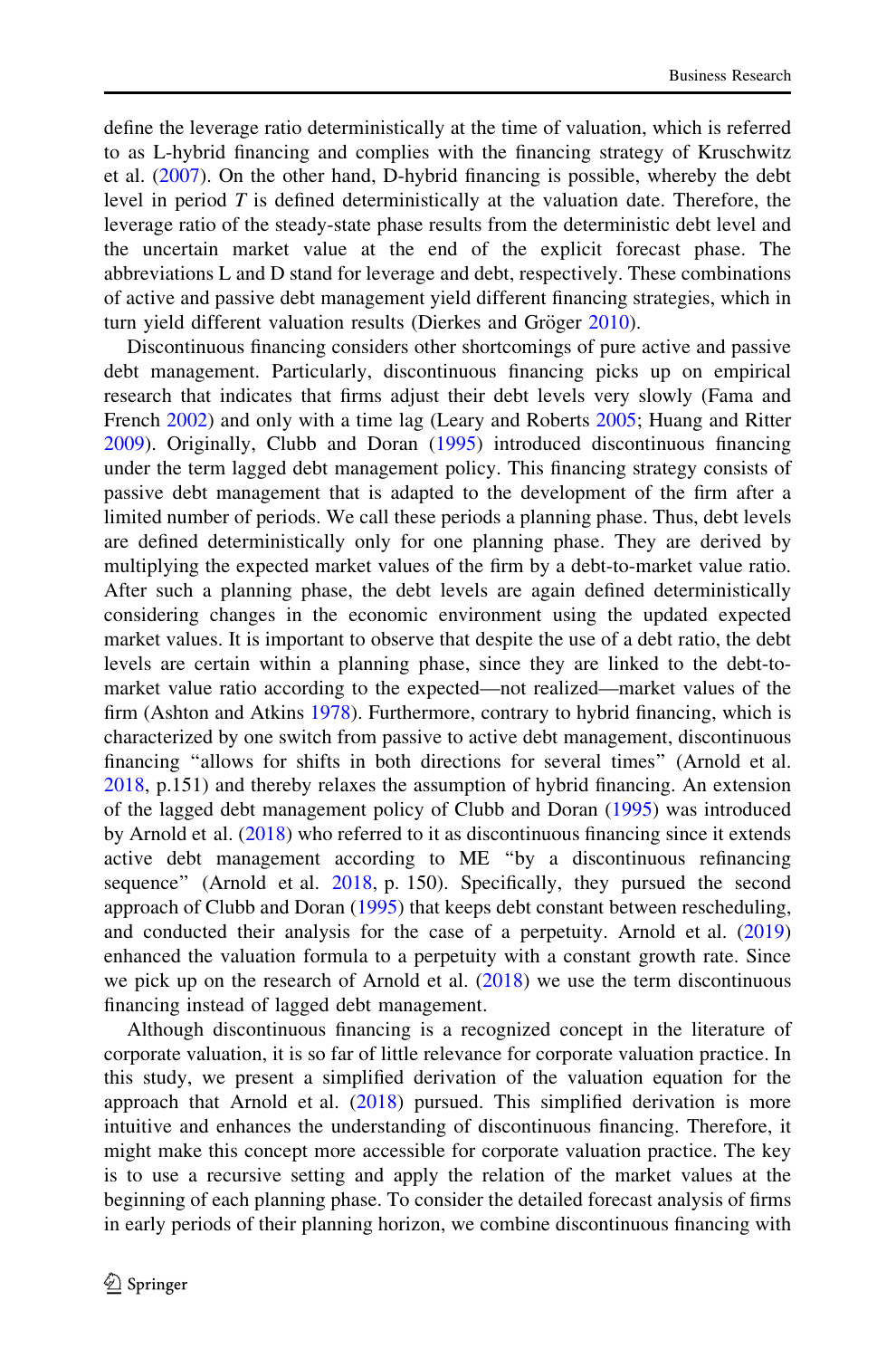an explicit forecast phase where passive debt management is used. To do so, we transfer the approaches of L- and D-hybrid financing to discontinuous financing. This approach leads to the development of two new mixed financing strategies, which we refer to as L-discontinuous and D-discontinuous financing. As above, the abbreviations L and D stand for leverage and debt, respectively. L-discontinuous financing is characterized by a deterministic definition of the leverage ratio at the time of valuation. In the case of D-discontinuous financing, the debt level in period T is defined deterministically at the valuation date.

We analyze the effects on the market value of these new financing strategies theoretically and with the help of a simulation. Furthermore, we compare L- and D-discontinuous financing to L- and D-hybrid financing, and to pure active and passive debt management, respectively. With the help of the simulation analysis, we can not only determine the distributions of the deviations of the market values but also estimate the influence of different input parameters. Thereby, we expand the example of Arnold et al. [\(2018](#page-23-0)) who compare firm values under discontinuous financing for various lengths of planning phases and three different debt-to-market value ratios. We conclude that the use of mixed financing strategies constitutes a reasonable and promising alternative to pure financing strategies in depicting the financing behavior of a firm. Particularly, hybrid financing or discontinuous financing in a two-phase model solves some shortcomings of active and passive debt management.

The remainder of this study is structured as follows. The next section offers an analysis of passive and active debt management in a two-phase model by presenting valuation equations under L- and D-hybrid financing. This constitutes the basis for the development of a two-phase model that includes discontinuous financing, which results in L- and D-discontinuous financing. In Sect. [3,](#page-13-0) the mixed financing strategies are compared theoretically and the results are illustrated by simulations. Finally, the possibility of using mixed financing is discussed from theoretical and practical viewpoints.

# 2 Mixed financing strategies in a two-phase model

### 2.1 Valuation with hybrid financing

Since we want to transfer the approach of L- and D-hybrid financing to discontinuous financing, we need to analyze the concept of hybrid financing first. The construction is based on a two-phase model. In the explicit forecast phase, passive debt management is used, whereas in the steady-state phase, active debt management is assumed (Kruschwitz et al. [2007](#page-24-0)). The distinction between L- and D-hybrid is made by different ways of determining the debt-to-market value ratio of the steady-state phase (Dierkes and Gröger  $2010$ ).

We assume that the explicit forecast phase consists of  $T$  periods. After this first phase, the firm is situated in a steady state. In this second phase, all variables associated with the valuation increase at a uniform and constant growth rate g. In addition, we suppose that the business risk does not change over time, which results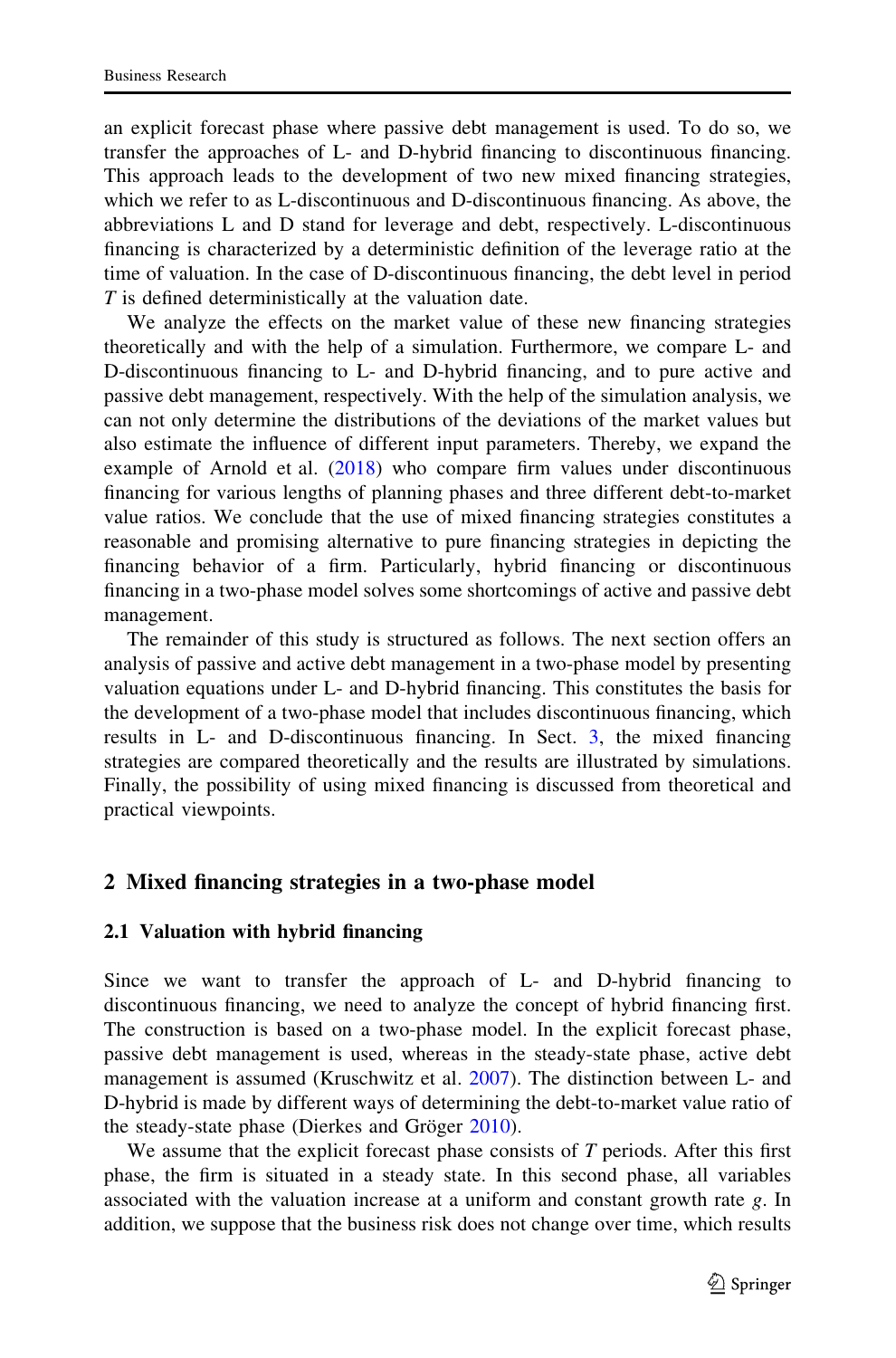<span id="page-5-0"></span>in a constant cost of equity of the unlevered firm  $\rho^u$ . Since it is not the focus of our analysis, the costs of financial distress and the possibility of default are not considered such that the cost of debt corresponds to the risk-free interest rate  $r$ . This strong assumption can easily be relaxed by considering the cost of debt instead of the risk-free interest rate as it is done in Clubb and Doran ([1995\)](#page-23-0) and Arnold et al.  $(2018).$  $(2018).$ <sup>1</sup> Moreover, it is assumed that interest on debt is fully deductible from taxable income.

We start with the analysis of L-hybrid financing. The abbreviation L refers to leverage. Under this financing strategy, we suppose that the debt-to-market value ratio  $\theta$  and, therefore, the leverage L of active debt management, which is used in the steady-state phase, is determined at the time of valuation; see Fig. [1](#page-6-0). By combining the adjusted present value (APV) approach (Kruschwitz and Löffler [2020,](#page-24-0) p. 90) for the explicit forecast phase with the free cash flow (FCF) approach (Kruschwitz and Löffler  $2020$ , pp.  $101-103$ ) for the steady-state phase, the following valuation equation for L-hybrid financing (Kruschwitz et al.  $2007$ , p. 429; Dierkes and Gröger  $2010$ , p. 60) is obtained:

$$
V_0^{\ell, \text{LH}} = \sum_{t=1}^T \frac{\mathbb{E}[\widetilde{FCF}_t]}{(1+\rho^u)^t} + \sum_{t=1}^T \frac{\tau \cdot r \cdot D_{t-1}}{(1+r)^t} + \frac{\mathbb{E}[\widetilde{FCF}_{T+1}]}{(k^{\tau} - g) \cdot (1+\rho^u)^T},
$$
(1)

where  $\tau$  denotes the corporate tax rate;  $FCF_t$  the free cash flow, which is the cash flow of the unlevered firm;  $D_t$  the amount of debt; and  $V_t^{\ell}$  the market value of the levered firm at the end of period  $t$ . The abbreviation LH refers to L-hybrid financing.

The valuation equation can be interpreted as follows. In the first term, the market value of the unlevered firm in the explicit forecast phase is computed by discounting the FCFs at the cost of equity of an unlevered firm. In the second term, we add the value of the tax shields of the first  $T$  periods. Since we assume passive debt management in this phase, the tax shields can be discounted at the risk-free interest rate. The term  $\frac{\mathbb{E}[FCF_{T+1}]}{k^T - g}$  determines the terminal value of a perpetual annuity with growth under active debt management at the beginning of the steady-state phase. In accordance with the FCF approach, the discounting is conducted with the weighted average cost of capital  $k^{\tau} = \rho^{\ell} \cdot (1 - \theta) + r \cdot (1 - \tau) \cdot \theta$ , where  $\rho^{\ell}$  represents the cost of equity of a levered firm. Since ME showed that the market value of a levered firm and the market value of an unlevered firm of one period differ only by a factor that is already known at the valuation date, we can use the cost of equity of an unlevered firm to discount the terminal value to the valuation date (Miles and Ezzell [1980;](#page-24-0) Kruschwitz et al.  $2007$ , p. 429; Dierkes and Gröger  $2010$ , pp. 60–61). This formula applies to both active debt management according to ME and active debt

 $1$  The discount rate to compute the market value of the tax shield depends on assumptions regarding the tax treatment. Depending on the taxation in the case of default, differences in the market value occur, see, for example, Sick [\(1990\)](#page-24-0); Kruschwitz et al. [\(2005](#page-24-0)); Rapp ([2006](#page-24-0)); Krause and Lahmann ([2016\)](#page-23-0); Baule ([2019\)](#page-23-0). A more explicit consideration of the insolvency risk for discontinuous financing can be found in Arnold et al. ([2019\)](#page-23-0).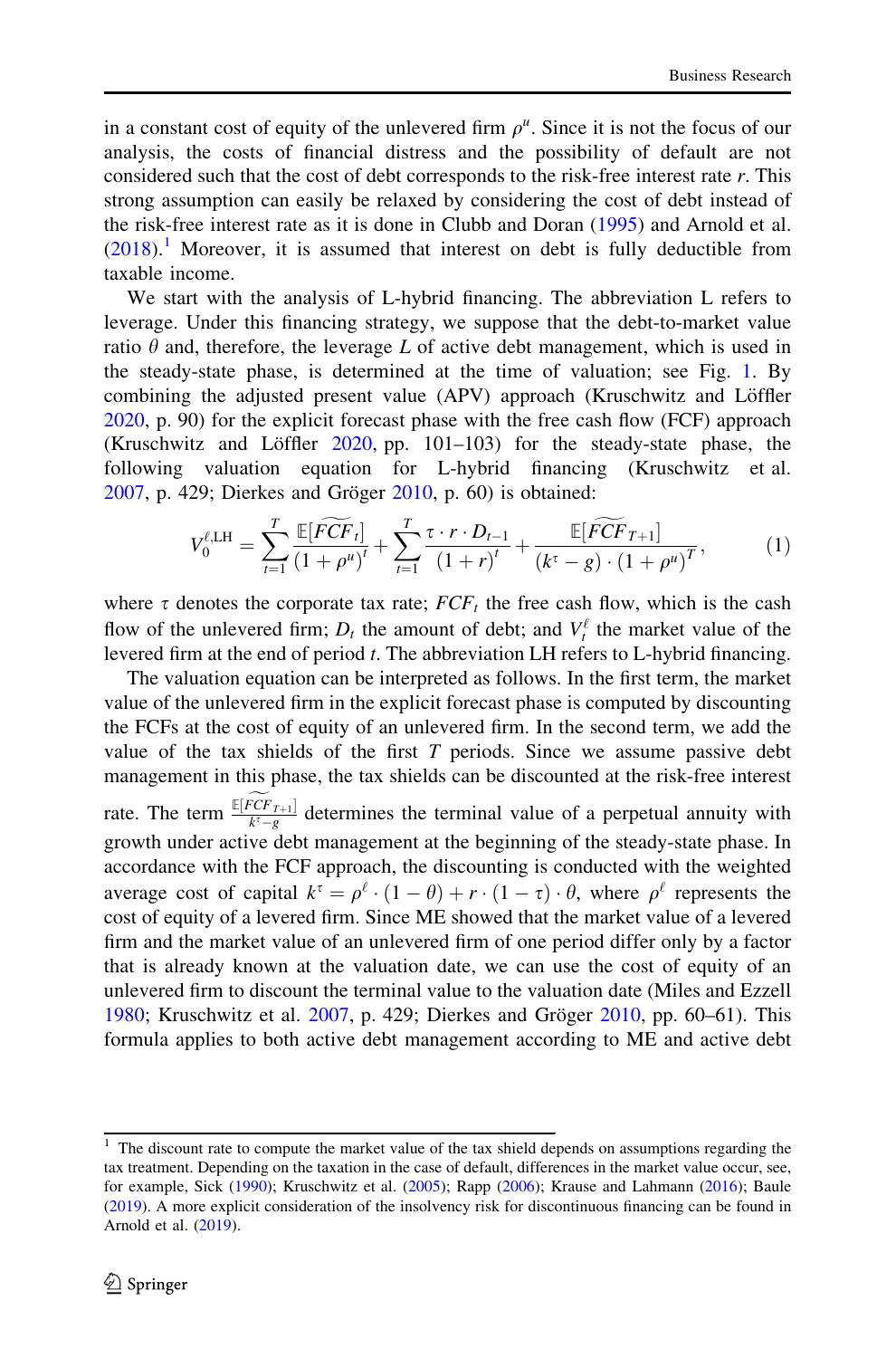<span id="page-6-0"></span>

|       |       | 1 $T-1$ $T$ $T+1$ |                   |  |          |  |
|-------|-------|-------------------|-------------------|--|----------|--|
| $D_0$ | $D_1$ | $\cdots$          | $D_{T-1}$ $L$ $L$ |  | $\cdots$ |  |
|       |       |                   |                   |  |          |  |

passive debt management active debt management

Fig. 1 L-hybrid financing: the leverage of the steady-state phase is determined at the valuation date

management according to HP, since one can select the corresponding adjustment formula for calculating the cost of equity of the levered firm.<sup>2</sup>

Defining the leverage L and, therefore, the debt-to-market value ratio  $\theta$  at the time of valuation can lead to substantial refinancing at the beginning of the steadystate phase since the debt level at the end of the explicit forecast phase  $D_{T-1}$  may differ significantly from the debt level  $\widetilde{D}_T = \theta \cdot \widetilde{V}_T^{\ell, \text{LH}}$ , which is determined according to active debt management in the first period of the steady-state phase. For an example that illustrates this refinancing, see Dierkes and Gröger  $(2010)$  $(2010)$ . This disadvantage of L-hybrid financing is compensated by D-hybrid financing, in which the debt level of period  $T$  is defined deterministically. Thus, the leverage of the steady-state phase results from this deterministic debt level and the uncertain market value at the end of the explicit forecast phase. The abbreviation D refers to debt. This approach has the advantage that no refinancing is necessary at the end of the first forecast phase, such that a smoother transition from the explicit forecast phase to the steady-state phase is achieved. However, it has the disadvantage that the debtto-market value ratio of the steady-state phase is uncertain from the perspective of the valuation date and can vary depending on the realized state (Dierkes and Gröger [2010,](#page-23-0) pp. 59, 63–64). Figure [2](#page-7-0) shows that in the case of D-hybrid financing, the debt level of period  $T$  has to be additionally determined autonomously to calculate the debt-to-market value ratio. It follows that the debt-to-market value ratio of the steady-state phase is defined deterministically at the beginning of the steady-state phase rather than at the beginning of the explicit forecast phase, as in the case of L-hybrid financing.

By applying the APV approach for the explicit forecast and the steady-state phase, one obtains the valuation equation for D-hybrid financing (Dierkes and Gröger [2010,](#page-23-0) p. 63)

 $2$  In the case of active debt management according to HP, all tax shields are uncertain which yields the adjustment formula for the levered cost of equity  $\rho^{\ell} = \rho^{\mu} + (\rho^{\mu} - r) \cdot L$  (Harris and Pringle [1985\)](#page-23-0). Under active debt management of ME, the tax shields are certain in the period of their emergence and uncertain in all other periods, which yields  $\rho^{\ell} = \rho^{\mu} + (\rho^{\mu} - r) \cdot \frac{1 + r \cdot (1 - \tau)}{1 + r} \cdot L$  (Miles and Ezzell [1985\)](#page-24-0).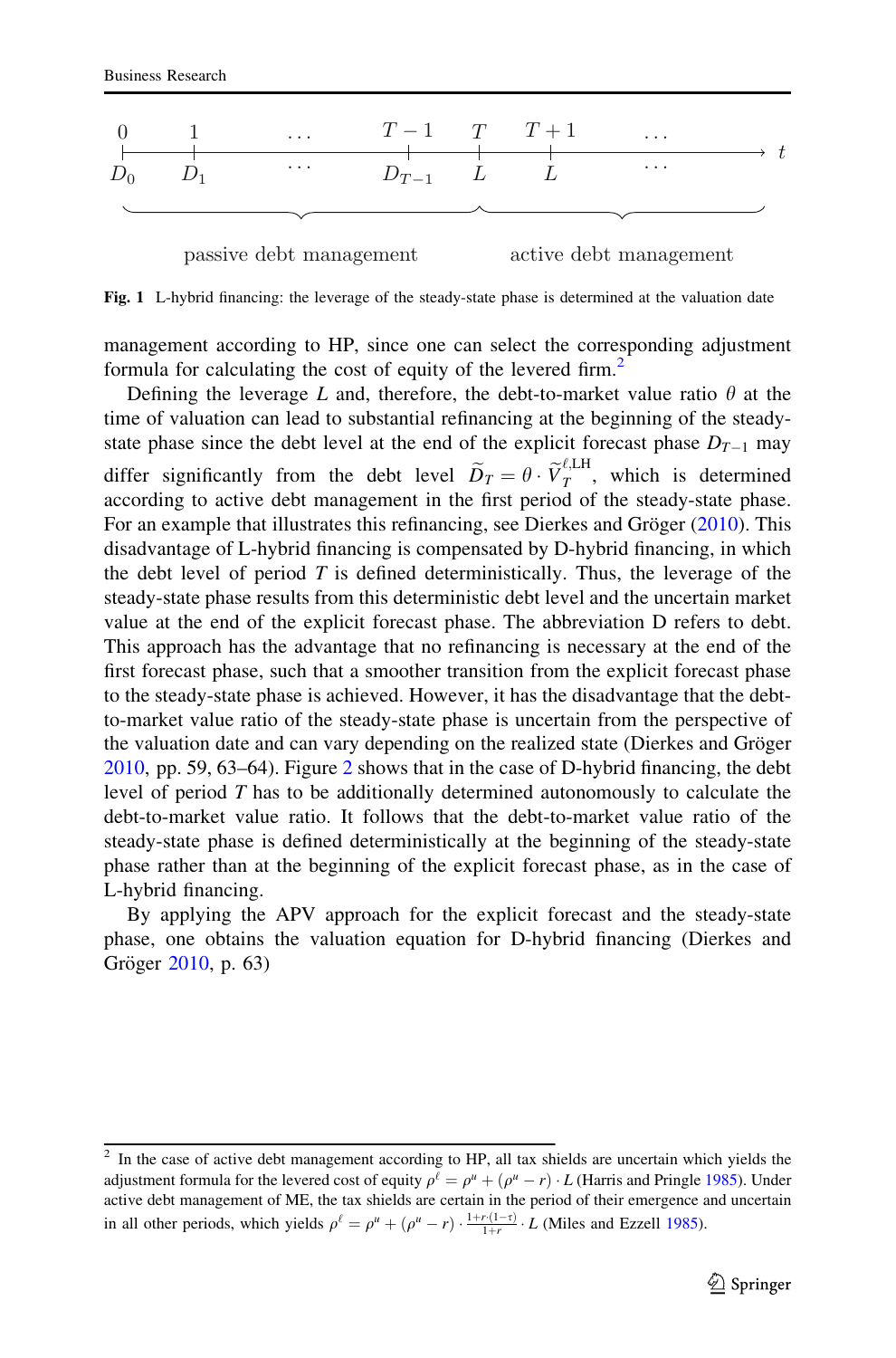<span id="page-7-0"></span>

passive debt management active debt management

Fig. 2 D-hybrid financing: the debt-to-market value ratio of the steady-state phase results from the deterministic debt level and the uncertain market value at the end of the explicit forecast phase

$$
V_0^{\ell, \text{DH}} = \sum_{t=1}^T \frac{\mathbb{E}[\widetilde{FCF}_t]}{(1+\rho^u)^t} + \sum_{t=1}^T \frac{\tau \cdot r \cdot D_{t-1}}{(1+r)^t} + \frac{\mathbb{E}[\widetilde{FCF}_{T+1}]}{(\rho^u - g) \cdot (1+\rho^u)^T} + \frac{\tau \cdot r \cdot D_T}{(\rho^u - g)(1+r)^T},
$$
\n(2)

where DH stands for D-hybrid financing. Analogous to L-hybrid financing, the value of the firm in the explicit forecast phase is calculated in the first two terms. The computation of the terminal value is divided into the computation of the terminal value of the unlevered firm in the third term and the computation of the terminal value of the tax shields in the last term. The former is calculated by discounting the constantly growing FCF at the unlevered cost of equity  $\rho^u$ , which results in the formula for a perpetual annuity with growth  $\rho^{\mu} - g$ . The denominator is multiplied by  $(1 + \rho^{\mu})^T$  $(1 + \rho^{\mu})^T$  to obtain the value at the valuation date. Unlike Eq. (1) that applies to active debt management according to ME and HP, this valuation equation only applies to active debt management according to HP. In this case, the tax shields of the steady state are uncertain in all periods and have to be discounted at the cost of equity of an unlevered firm. Furthermore, the tax shields grow at the constant growth rate g such that they are also discounted using the formula  $\rho^{\mu} - g$ . Since the debt level  $D<sub>T</sub>$  is already known at the valuation date, the terminal value of the tax shields at time  $T$  is discounted to the valuation date at the risk-free interest rate. If active debt management according to ME was used in the steady-state phase, discounting the tax shield of one period to the preceding period can be conducted using the risk-free interest rate r instead of  $\rho^u$ . It follows that the terminal value of the tax shields needs to be multiplied by the factor  $\frac{1+\rho^u}{1+r}$  (Miles and Ezzell [1980;](#page-24-0) Dierkes and Gröger [2010,](#page-23-0) p. 63).

In the remainder of this subsection, we theoretically compare the market values in the case of L- and D-hybrid financing. To do so, we require that either active debt management of ME or active debt management of HP is used for the steady-state phase in both cases. Furthermore, we assume that the expected debt-to-market value ratio of D-hybrid financing coincides with the deterministic debt-to-market value ratio of L-hybrid financing, that is,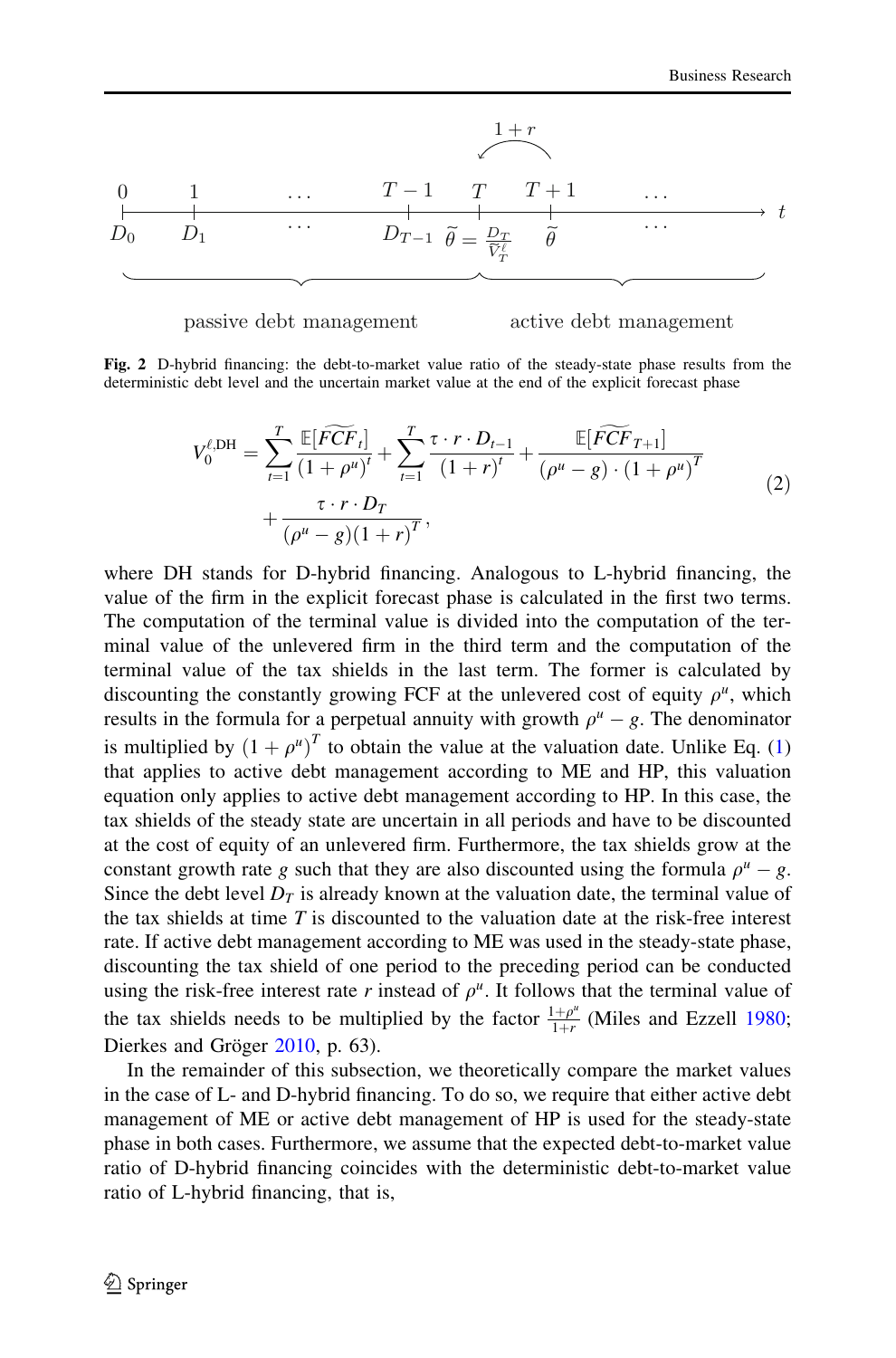$$
\theta = \frac{D_T}{\mathbb{E}[\tilde{V}_T^{\ell, \text{DH}}]}.
$$
\n(3)

<span id="page-8-0"></span>It follows that the tax shields of the steady-state phase coincide such that the terminal value of the tax shields at the beginning of the steady-state phase is the same for both financing strategies:

$$
\mathbb{E}[\widetilde{V}_T^{\text{TS},\text{LH}}] = \mathbb{E}[\widetilde{V}_T^{\text{TS},\text{DH}}].\tag{4}
$$

The value of the unlevered firm does not depend on the financing strategy, such that the terminal value of the levered firm is identical:

$$
\mathbb{E}[\widetilde{V}_T^{\ell, \text{LH}}] = \mathbb{E}[\widetilde{V}_T^{\ell, \text{DH}}].\tag{5}
$$

Although, the market values coincide at the beginning of the steady-state phase, the market values differ at the valuation date. The value difference of L- and D-hybrid financing lies in the discounting of the terminal values to the valuation date. This results in a higher value under D-hybrid financing than under L-hybrid financing since not the entire residual value is discounted at the unlevered cost of equity but only the value of the unlevered firm. The value of the tax shield at the beginning of the steady-state phase can be discounted using the lower risk-free interest rate, which yields a higher tax shield at the valuation date in the case of D-hybrid financing than in the case of L-hybrid financing. We exclude the explicit forecast phase and consider only value differences that result from the discounting of the terminal value to the valuation date. To do so, we introduce the notation  $TV_0$  and deduce

$$
TV_0^{\ell, \text{DH}} > TV_0^{\ell, \text{LH}}.\tag{6}
$$

Thus, the terminal value under D-hybrid financing is always higher than that under L-hybrid financing at the valuation date if the debt-to-market value ratios coincide. Table [1](#page-9-0) summarizes these results.

#### 2.2 Valuation with discontinuous financing

In this subsection, we examine the possibility of using discontinuous financing in the steady-state phase and passive debt management in the explicit forecast phase. To specify discontinuous financing, we follow the approach of Arnold et al. [\(2018](#page-23-0)) but present a simpler and more intuitive derivation of the valuation equation, which could increase its acceptance and its use for corporate valuation practice. Discontinuous financing consists of consecutive planning phases in which passive debt management is used. At the beginning of each planning phase, a refinancing is carried out. We determine the debt level at some refinancing date by multiplying the debt-to-market value ratio by the expected market value of the levered firm. Since we consider a steady state, it is assumed that this debt level, as well as the FCF, grows at a constant growth rate within the subsequent planning phase. After the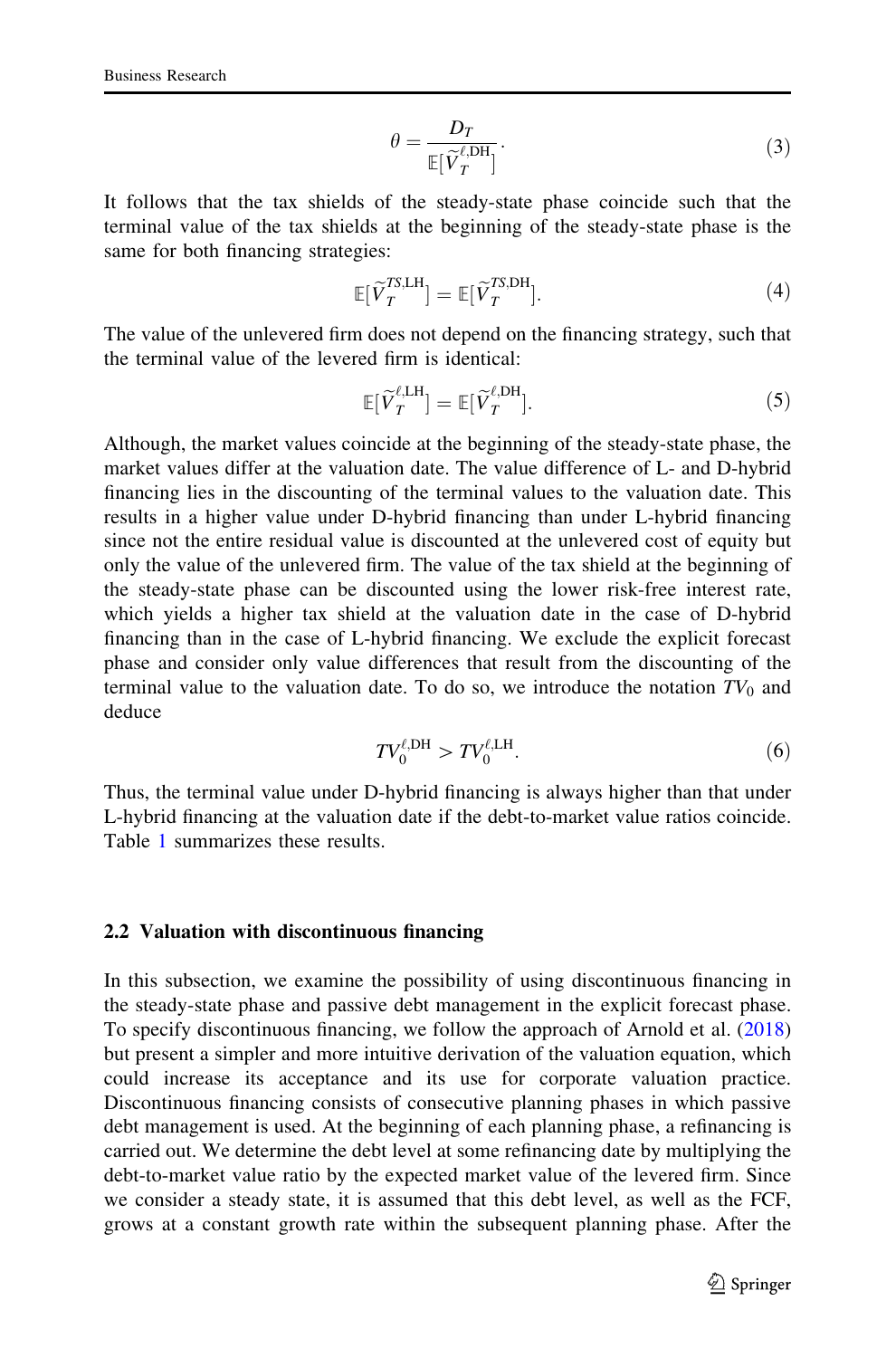|          |                        | LH                                               |         | DH                                                               |
|----------|------------------------|--------------------------------------------------|---------|------------------------------------------------------------------|
| Time $T$ |                        |                                                  |         |                                                                  |
|          | TV unlevered<br>firm   | $\mathbb{E}[\widetilde{V}_T^u]$                  |         | $\mathbb{E}[\widetilde{V}_T^u]$                                  |
| $+$      | TV tax shields         | $\mathbb{E}[\widetilde{V}_{T}^{T\text{S, LH}}]$  |         | $V_T^{TS, \rm DH}$                                               |
| $=$      | TV levered firm        | $\mathbb{E}[\widetilde{V}_{T}^{\ell,\text{LH}}]$ | $=$     | $\mathbb{E}[\widetilde{V}_{T}^{\ell,\text{DH}}]$                 |
|          | TV TS is discounted at | $\rho^{\mu}$                                     |         | r                                                                |
| Time 0   |                        |                                                  |         |                                                                  |
|          | TV unlevered<br>firm   | $TV_0^u$                                         |         | $TV_0^u$                                                         |
| $^{+}$   | TV tax shields         | $TV_0^{TS, \rm LH}$                              | $\,<\,$ |                                                                  |
| $=$      | TV levered firm        | $TV_0^{\ell, \text{LH}}$                         | $\,<\,$ | $\frac{TV_0^{T\mathrm{S},\mathrm{DH}}}{TV_0^{\ell,\mathrm{DH}}}$ |

<span id="page-9-0"></span>Table 1 Comparison of the terminal values of the unlevered firm, the tax shields and the levered firm under L- and D-hybrid financing for the case of coinciding debt-to-market value ratios at time  $T$  and at the valuation date

planning phase, the next refinancing is carried out by adjusting the debt levels according to the updated expected market values.

If we combine passive debt management in the explicit forecast phase with discontinuous financing, the debt levels are defined deterministically for the first T periods. After these periods, the firm reaches a steady state, and the debt levels must be defined deterministically for the upcoming planning phase. Although the number of periods of this planning phase can generally be chosen arbitrarily, it is plausible that it is again possible to define the debt levels deterministically for T periods and so on. Therefore, we link the number of periods of a planning phase to the number of periods  $T$  of the explicit forecast phase, which can then be interpreted as the first planning phase, see Fig. 3. Regarding the specification of the debt-tomarket value ratio of the steady-state phase, we can make the same distinction as in the previous subsection. On the one hand, the debt-to-market value ratio can be determined at the time of valuation analogous to L-hybrid financing, which is referred to as L-discontinuous financing, where L stands again for leverage. On the



Fig. 3 Discontinuous financing in the steady-state phase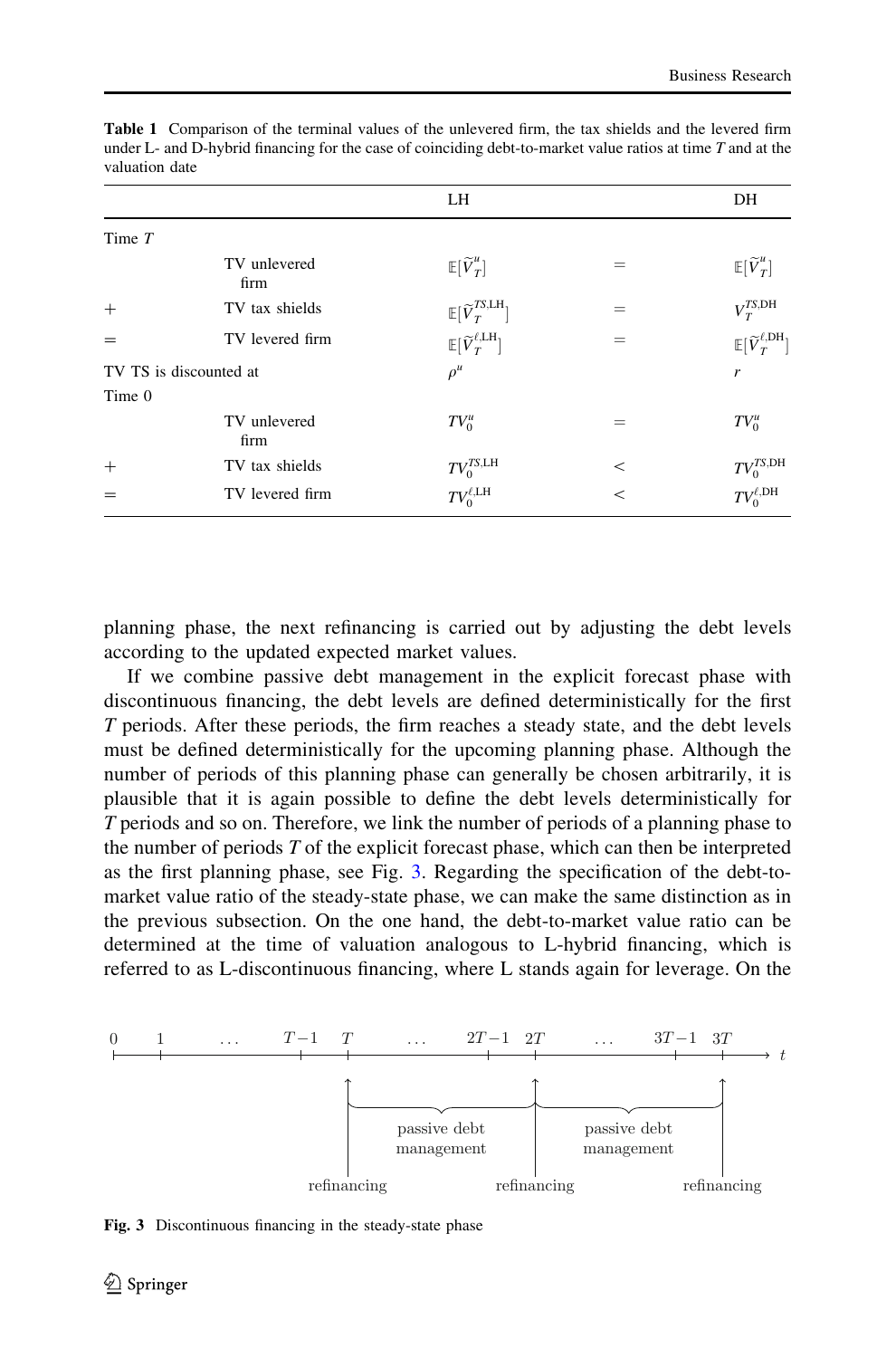<span id="page-10-0"></span>other hand, analogous to a D-hybrid financing strategy, the debt-to-market value ratio that arises at the end of the explicit forecast phase can be used, which yields the development of a D-discontinuous financing strategy. As in the previous subsection, D stands for debt. The deterministic debt-to-market value ratio or the arising debt-to-market value ratio in the case of L- or D-discontinuous financing, respectively, is then used for the definition of debt levels in all subsequent planning phases.

First, we consider the case of L-discontinuous financing, which implies that the debt-to-market value ratio is defined deterministically at the valuation date. In contrast to Arnold et al. ([2018\)](#page-23-0), we choose a recursive approach to compute the market value under discontinuous financing. Using the APV method, we obtain the value of the levered firm at the beginning of the steady-state phase as

$$
\mathbb{E}[\widetilde{V}_{T}^{\ell,LD}] = \sum_{t=1}^{T} \frac{\mathbb{E}[\widetilde{FCF}_{T+1}] \cdot (1+g)^{t-1}}{(1+\rho^u)^t} + \sum_{t=1}^{T} \frac{\tau \cdot r \cdot \theta \cdot \mathbb{E}[\widetilde{V}_{T}^{\ell,LD}] \cdot (1+g)^{t-1}}{(1+r)^t} + \frac{\mathbb{E}[\widetilde{V}_{2T}^{\ell,LD}]}{(1+\rho^u)^T},
$$
\n(7)

where LD stands for L-discontinuous financing. The valuation equation can be interpreted as follows. In the first term, the value of the unlevered firm in the first planning phase of the steady state is determined by discounting the FCFs at the cost of equity of an unlevered firm. In the second term, the value of the tax shields in the first planning phase is computed. Since the debt levels are certain within a planning phase, the risk-free interest rate is the appropriate discount factor. Finally, the value of the levered firm at the beginning of the second planning phase is added and, according to ME, discounted at the cost of equity of an unlevered firm. This expression can be simplified using the annuity present value factor for a constantly growing cash flow to

$$
\mathbb{E}[\widetilde{V}_{T}^{\ell, \text{LD}}] = \mathbb{E}[\widetilde{FCF}_{T+1}] \cdot \text{APV}(\rho^u, g, T)
$$

$$
+ \tau \cdot r \cdot \theta \cdot \mathbb{E}[\widetilde{V}_{T}^{\ell, \text{LD}}] \cdot \text{APV}(r, g, T) + \frac{\mathbb{E}[\widetilde{V}_{2T}^{\ell, \text{LD}}]}{(1 + \rho^u)^T},
$$
(8)

where

APV(k, g, T) = 
$$
\frac{1}{k - g} \cdot \left(1 - \frac{(1 + g)^T}{(1 + k)^T}\right)
$$
 (9)

is the annuity present value factor. So far, this valuation equation is of little use since it contains the market value at the beginning of the second phase, that is, the market value in period 2T. However, since the free cash flow as well as the debt level grow at a constant growth rate  $g$ , the value of the levered firm also increases at this rate such that we obtain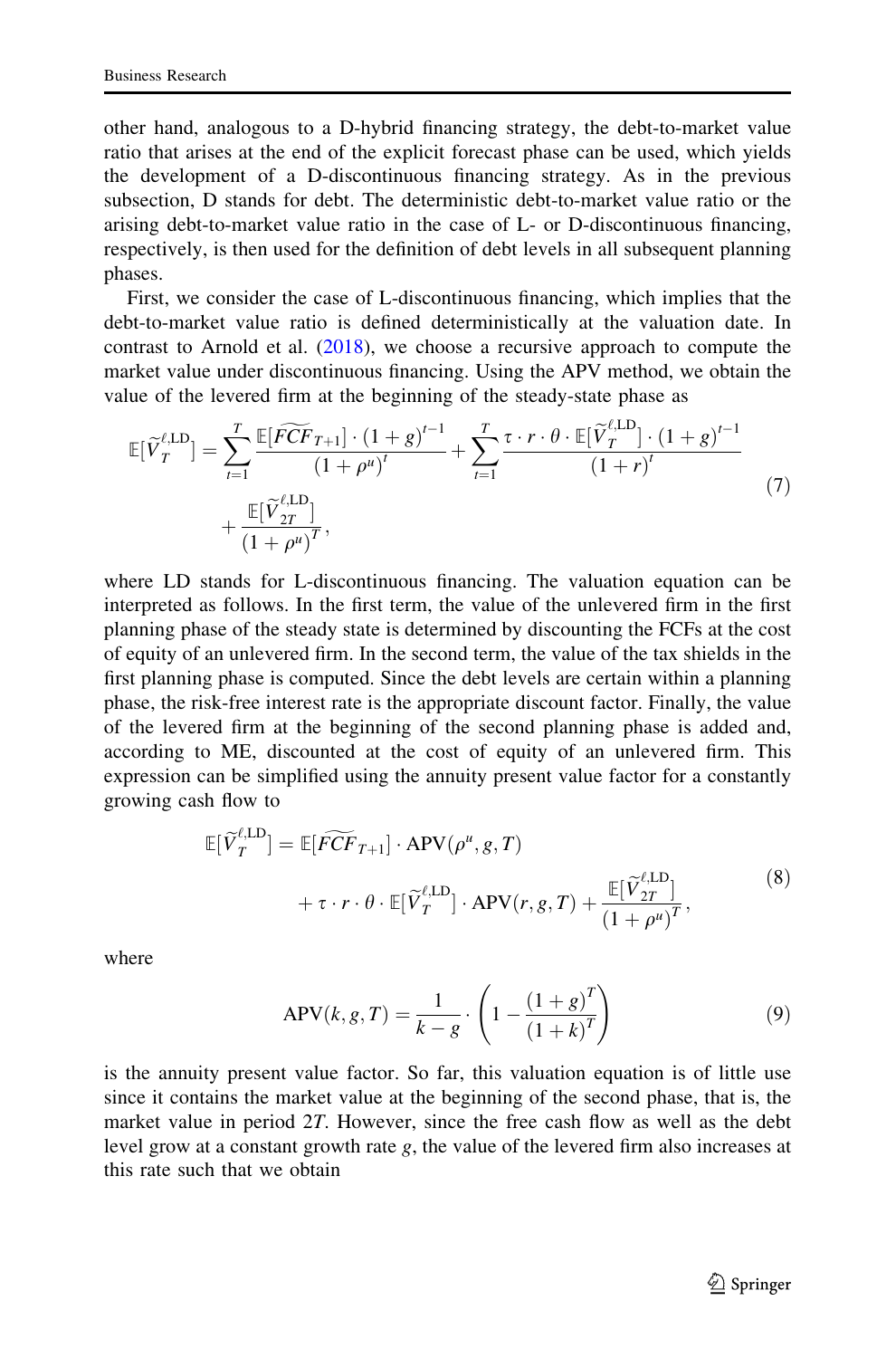$$
\mathbb{E}[\widetilde{V}_{2T}^{\ell, \text{LD}}] = \mathbb{E}[\widetilde{V}_T^{\ell, \text{LD}}] \cdot (1+g)^T.
$$
 (10)

<span id="page-11-0"></span>This relation is crucial for our analysis, and its use makes the derivation of the valuation equation much easier compared to Arnold et al. ([2018\)](#page-23-0). Inserting Eq. [\(10](#page-10-0)) into Eq. ([8\)](#page-10-0) and solving the circularity problem, that is, solving for the market value of the firm  $\mathbb{E}[\tilde{V}_T^{\ell,LD}]$ , results in

$$
\mathbb{E}[\widetilde{V}_T^{\ell, \text{LD}}] = \frac{\mathbb{E}[\widetilde{FCF}_{T+1}] \cdot \text{APV}(\rho^u, g, T)}{1 - \tau \cdot r \cdot \theta \cdot \text{APV}(r, g, T) - \frac{(1+g)^T}{(1+\rho^u)^T}}.
$$
\n(11)

By multiplying the numerator by  $\frac{\rho^u - g}{\rho^u - g}$ , Eq. (11) can be reduced to

$$
\mathbb{E}[\widetilde{V}_T^{\ell, \mathrm{LD}}] = \frac{\mathbb{E}[\widetilde{V}_T^u]}{1 - \theta \cdot \Gamma^{T, g}},\tag{12}
$$

where

$$
\Gamma^{T,g} = \frac{\tau \cdot r \cdot \text{APV}(r, g, T)}{\text{APV}(\rho^u, g, T) \cdot (\rho^u - g)}.
$$
\n(13)

Since the annuity present value factor is the reciprocal of the annuity factor, this result is consistent with the valuation equation of Arnold et al. ([2018\)](#page-23-0) and Arnold et al.  $(2019)$  $(2019)$ . Thus, by applying a recursive approach and the help of Eq.  $(10)$  $(10)$ , we obtain a simplified and more intuitive derivation for this valuation equation, which easily shows how the factor  $\Gamma^{T,g}$  is derived.

Note that the marginal cases of valuation Eq.  $(11)$  display well-known pure financing strategies. For  $T \to \infty$ , the valuation equation simplifies to the valuation equation of passive debt management since there is only one infinitely long planning phase in which the debt levels are defined deterministically. For  $T = 1$ , the discontinuous financing strategy is equivalent to active debt management according to ME, because the debt levels are defined following a deterministic debt-to-market value ratio  $\theta$  at the beginning of every period. The limit  $T \rightarrow 0$  displays a continuous adjustment of the debt levels and, therefore, constitutes active debt management according to HP (for more detailed explanations on the marginal cases, see Clubb and Doran [1995,](#page-23-0) pp. 687, 690; Arnold et al. [2018,](#page-23-0) p. 165; Arnold et al. [2019,](#page-23-0) pp. 352–353). It follows that discontinuous financing can be used to depict a wide range of financing behaviors.

To obtain a valuation equation at the valuation date, we assume passive debt management in the explicit forecast phase and deduce

$$
V_0^{\ell,LD} = \sum_{t=1}^T \frac{\mathbb{E}[\widetilde{FCF}_t]}{(1+\rho^u)^t} + \sum_{t=1}^T \frac{\tau \cdot r \cdot D_{t-1}}{(1+r)^t} + \frac{\mathbb{E}[\widetilde{FCF}_{T+1}]}{(\rho^u - g) \cdot (1+\rho^u)^T} \cdot \frac{1}{1-\theta \cdot \Gamma^{T,g}}.
$$
\n(14)

In the first two terms, the market value of the levered firm in the explicit forecast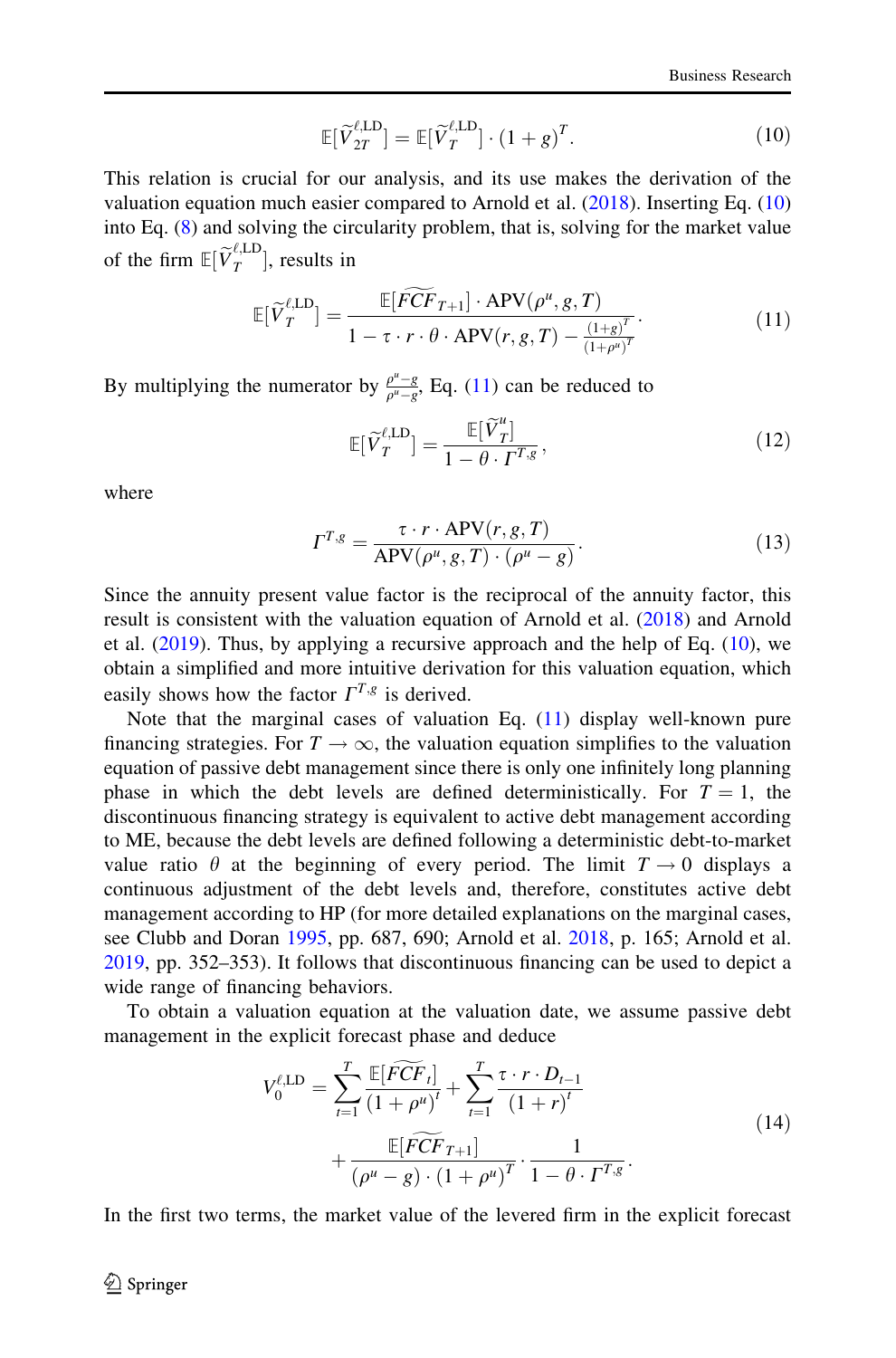<span id="page-12-0"></span>phase is determined analogously to valuation Eq. [\(1](#page-5-0)) of L-hybrid financing. In the third term, the value of the firm at the beginning of the steady-state phase is calculated according to Eq. [\(12](#page-11-0)) and is discounted to the valuation date using the cost of equity of an unlevered firm.

The disadvantage of L-hybrid financing can be transferred to L-discontinuous financing: the debt level that is defined at the beginning of the steady-state phase according to discontinuous financing  $\widetilde{D}_T = \theta \cdot \widetilde{V}_T^{\ell, \text{LD}}$  can deviate considerably from the deterministically defined debt level  $D_{T-1}$ . Thus, the determination of the debtto-market value ratio at the time of valuation implies that possibly unrealizable refinancing must be carried out at the end of the last period of the explicit forecast phase. This can be compensated by D-discontinuous financing in which analogously to D-hybrid financing—the debt level of period  $T$  is defined deterministically. It follows that no substantial refinancing is required at the beginning of the steady-state phase. However, in period 2T, 3T, and so on, refinancing is still required; but since the firm is in a steady state in these periods, we consider these refinancing activities as less severe. To derive a valuation equation for D-discontinuous financing, we use the deterministically defined debt level  $D_T$ instead of  $\theta$  ·  $\mathbb{E}[\tilde{V}_T^{\ell}]$  in Eq. [\(7](#page-10-0)) and apply an analogous relationship, as in Eq. [\(10](#page-10-0)). At the end of the explicit forecast phase, we obtain

$$
\mathbb{E}[\widetilde{V}_{T}^{\ell,DD}] = \mathbb{E}[\widetilde{FCF}_{T+1}] \cdot \mathbf{APV}(\rho^u, g, T) + \tau \cdot r \cdot D_T \cdot \mathbf{APV}(r, g, T) + \frac{\mathbb{E}[\widetilde{V}_{T}^{\ell,DD}] \cdot (1+g)^T}{(1+\rho^u)^T},
$$
\n(15)

which can be simplified by solving the circularity problem to

$$
\mathbb{E}[\widetilde{V}_T^{\ell,DD}] = \frac{\mathbb{E}[\widetilde{FCF}_{T+1}] \cdot \mathrm{APV}(\rho^u, g, T) + \tau \cdot r \cdot D_T \cdot \mathrm{APV}(r, g, T)}{1 - \frac{(1+g)^T}{(1+\rho^u)^T}},\tag{16}
$$

where the abbreviation DD stands for D-discontinuous financing. This expression can be further reduced, similar to L-discontinuous financing, using the factor  $\Gamma^{T,g}$ , see Eq.  $(13)$  $(13)$ , to

$$
\mathbb{E}[\widetilde{V}_T^{\ell,DD}] = \mathbb{E}[\widetilde{V}_T^u] + D_T \cdot \Gamma^{T,g}.
$$
\n(17)

Contrary to L-discontinuous financing, this valuation equation contains the deterministic debt level  $D_T$  instead of the debt-to-market value ratio  $\theta$ . Furthermore, it is an additive instead of a multiplicative composition between the value of the unlevered firm and the factor  $\Gamma^{T,g}$ . This is because, in the case of D-discontinuous financing, the value of the tax shield does not contain the value of the levered firm, such that its calculation does not involve a circularity problem. In the explicit forecast phase, we again assume passive debt management, which yields at the valuation date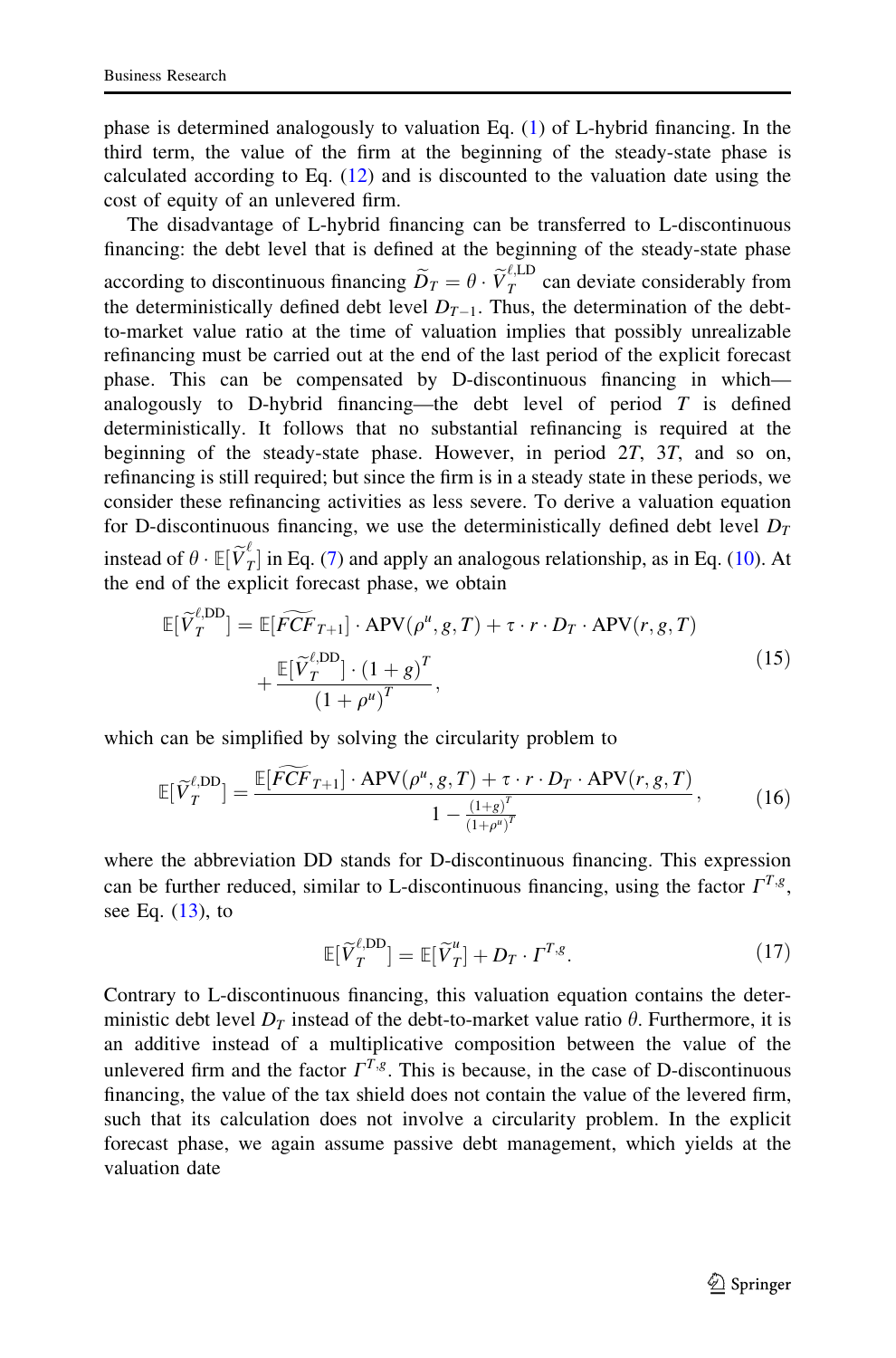$$
V_0^{\ell,DD} = \sum_{t=1}^T \frac{\mathbb{E}[\widetilde{FCF}_t]}{(1+\rho^u)^t} + \sum_{t=1}^T \frac{\tau \cdot r \cdot D_{t-1}}{(1+r)^t} + \frac{\mathbb{E}[\widetilde{FCF}_{T+1}]}{(\rho^u - g) \cdot (1+\rho^u)^T} + \frac{D_T \cdot \Gamma^{T,g}}{(1+r)^T}.
$$
\n(18)

<span id="page-13-0"></span>The first three terms correspond to valuation Eq. ([2\)](#page-6-0) of D-hybrid financing. Only the calculation of the terminal value of the tax shields in the last term differs since discontinuous financing instead of active debt management is used in the steadystate phase. The deduced value of the tax shield at the beginning of the steady-state phase, see Eq. [\(17](#page-12-0)), is discounted to the valuation date using the risk-free interest rate, since it depends only on the debt level  $D<sub>T</sub>$ , which is defined deterministically at the valuation date.

If the emerging debt-to-market value ratio of D-discontinuous financing  $\frac{D_T}{\sim 0.000}$  $\mathbb{E}[V_T]$ coincides with the deterministic debt-to-market value ratio  $\theta$  of L-discontinuous financing, we again obtain the same results for both financing strategies at the beginning of the steady-state phase, that is,

$$
\mathbb{E}[\widetilde{V}_T^{\ell, \mathrm{LD}}] = \mathbb{E}[\widetilde{V}_T^{\ell, \mathrm{DD}}].\tag{19}
$$

To obtain the relationship at the valuation date, we again exclude the explicit forecast phase. Analogous to hybrid financing, the terminal values of the tax shields are discounted differently to the valuation date such that the terminal value of the levered firm in the case of D-discontinuous financing is higher than in the case of Ldiscontinuous financing at the valuation date, that is,

$$
TV_0^{\ell,DD} > TV_0^{\ell,LD}.
$$
\n
$$
(20)
$$

Table [2](#page-14-0) summarizes these results. In the next section, we compare L- and D-discontinuous financing with L- and D-hybrid financing and conduct simulations to illustrate the differences in firm value.

### 3 Comparison of mixed financing strategies in a two-phase model

# 3.1 Theoretical comparison of mixed financing strategies in a two-phase model

In the previous section, we compared L- and D-hybrid financing, as well as L- and D-discontinuous financing. Now we compare these financing policies among each other to outline value differences that occur at the beginning of the steady-state phase and at the valuation date. We start with differences of the terminal values at time T. These differences result from different assumptions about the financing strategy of the steady-state phase. If discontinuous financing is assumed, the tax shields are certain within a planning phase and, therefore, can be discounted at the risk-free interest rate for T periods. Otherwise, if active debt management according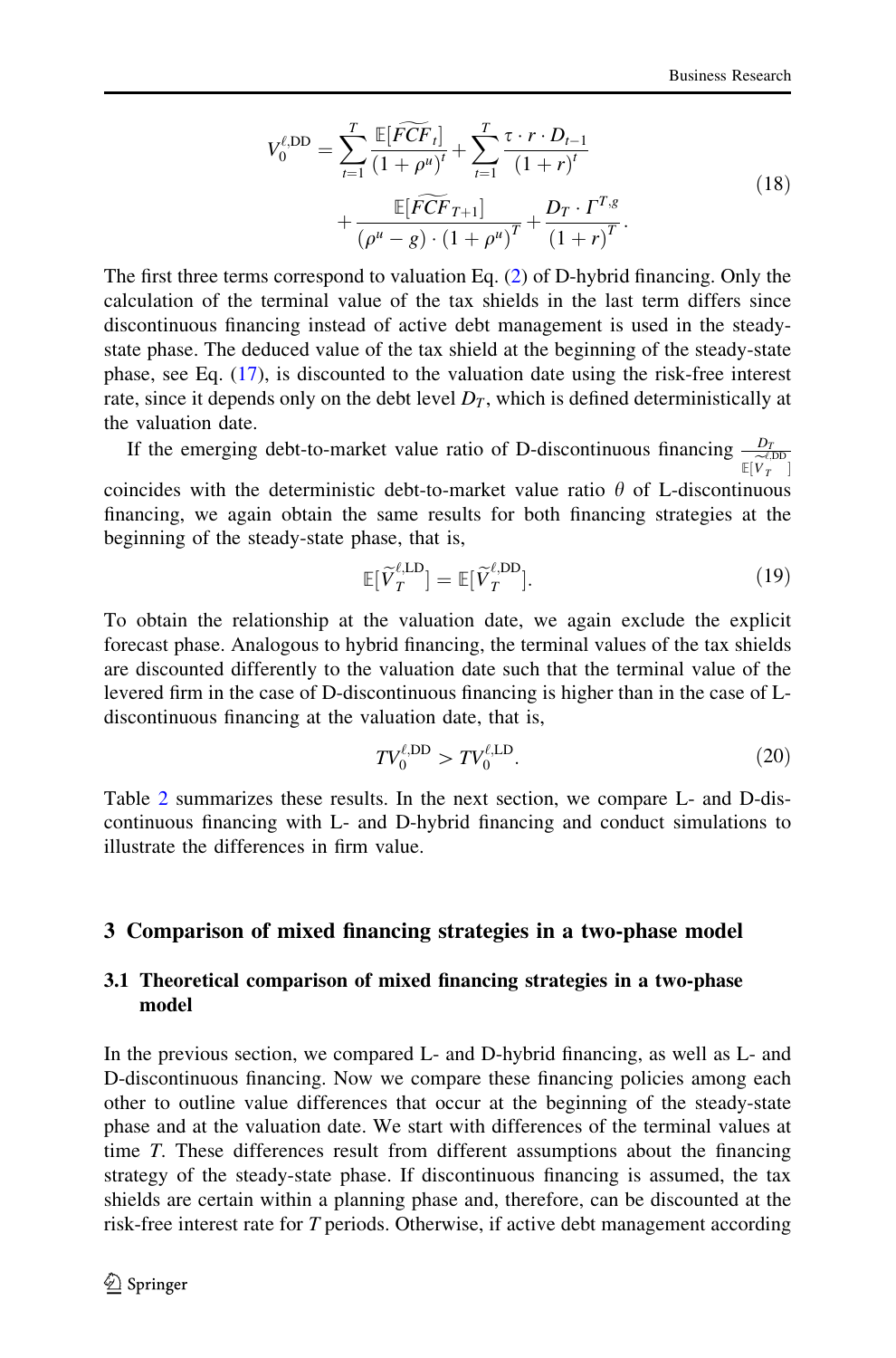|          |                        | LD                                                      |         | DD                                                        |
|----------|------------------------|---------------------------------------------------------|---------|-----------------------------------------------------------|
| Time $T$ |                        |                                                         |         |                                                           |
|          | TV unlevered<br>firm   | $\mathbb{E}[\widetilde{V}_T^u]$                         | $=$     | $\mathbb{E}[\widetilde{V}_T^u]$                           |
| $+$      | TV tax shields         | $\mathbb{E}[\widetilde{V}_{T}^{TS,LD}]$                 |         | $V_T^{TS,DD}$                                             |
| $=$      | TV levered firm        | $\mathbb{E}[\widetilde{V}_{T}^{\ell,\mathrm{LD}}]$      | $=$     | $\mathbb{E}[\tilde{\boldsymbol{V}}^{\ell,\mathrm{DD}}_T]$ |
|          | TV TS is discounted at | $\rho^{\mu}$                                            |         | r                                                         |
| Time 0   |                        |                                                         |         |                                                           |
|          | TV unlevered<br>firm   | $TV_0^u$                                                | $=$     | $TV_0^u$                                                  |
| $^{+}$   | TV tax shields         |                                                         | $\,<\,$ |                                                           |
| $=$      | TV levered firm        | $TV_0^{TS, {\rm LD}} \over \Gamma V_0^{\ell, {\rm LD}}$ | $\,<\,$ | $\frac{TV_0^{TS,DD}}{TV_0^{\ell,DD}}$                     |

<span id="page-14-0"></span>Table 2 Comparison of the terminal values of the unlevered firm, the tax shields and the levered firm under L- and D-discontinuous financing for the case of coinciding debt-to-market value ratios at time T and at the valuation date

to ME is used, the tax shields are certain only in the period of their emergence and can be discounted at the risk-free interest rate for only one period. Under active debt management according to HP, the adjustment occurs continuously such that all tax shields are discounted at the unlevered cost of equity. The longer the tax shields can be discounted at the risk-free interest rate, the higher is the value of the tax shields. For an explicit forecast phase, and therefore planning phases, that are composed of more than one period, that is,  $T > 1$ , follows that the terminal value of the tax shields is ceteris paribus higher in the case of discontinuous financing than in the case of active debt management of ME or HP which is used for hybrid financing. We obtain

$$
\mathbb{E}[\widetilde{V}_T^{TS,D}] > \mathbb{E}[\widetilde{V}_T^{TS,H}],\tag{21}
$$

where D and H shorten discontinuous and hybrid financing, respectively. Since the terminal value of the unlevered firm is independent of the financing policy, the relationship is preserved for the market value of the firm, that is,

$$
\mathbb{E}[\widetilde{V}_T^{\ell,D}] > \mathbb{E}[\widetilde{V}_T^{\ell,H}].\tag{22}
$$

In the case of passive debt management, the debt level of each period is defined deterministically at the valuation date such that all tax shields are certain and can be discounted at the risk-free interest rate. Thus, the terminal value of the tax shields is considerably higher under passive debt management than under discontinuous financing, which yields a higher market value of the firm. Overall, we conclude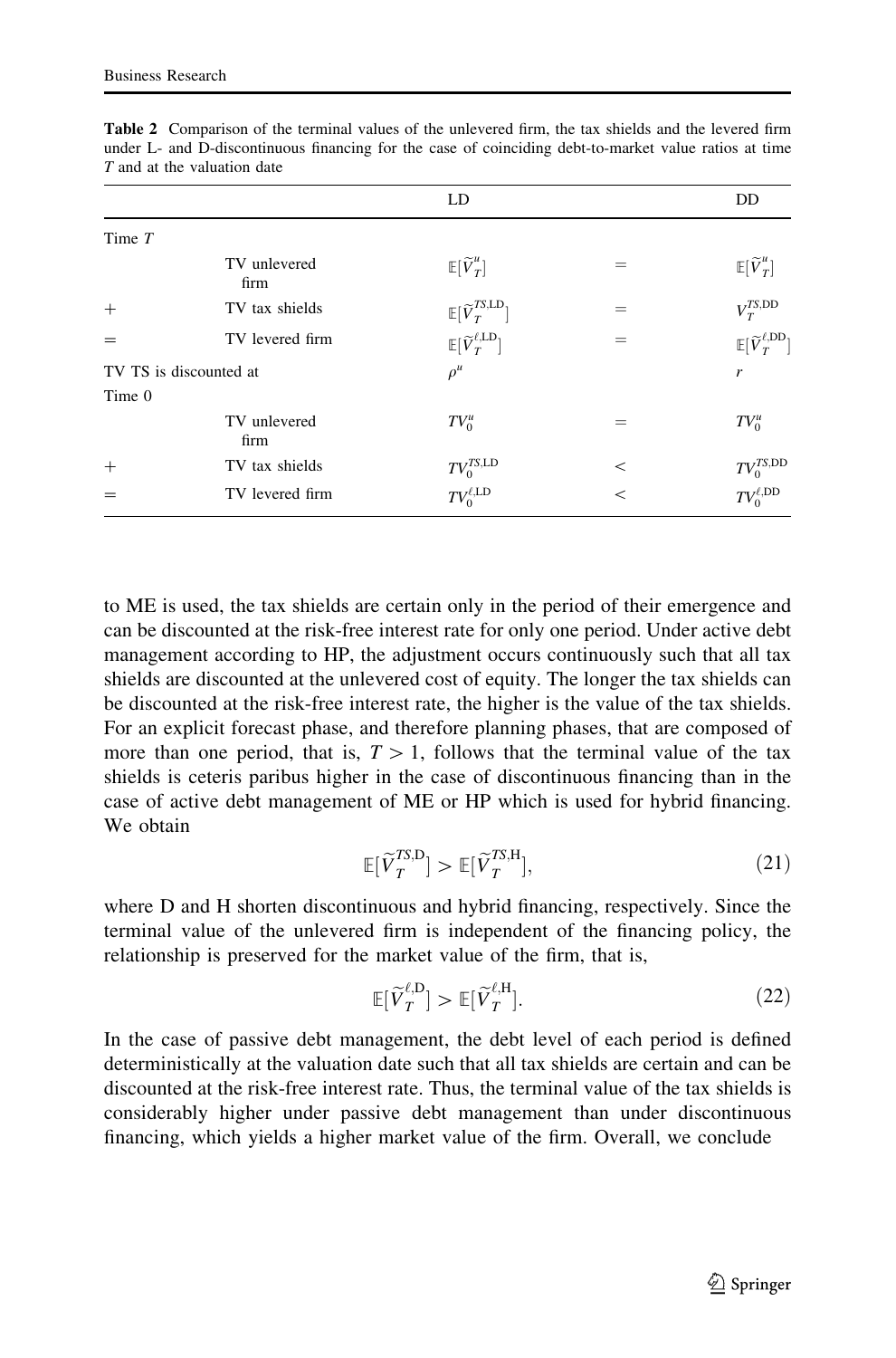|          |                        | LH                                               |                                     | DH                                               |                    | LD                                                  |       | DD                                                 |
|----------|------------------------|--------------------------------------------------|-------------------------------------|--------------------------------------------------|--------------------|-----------------------------------------------------|-------|----------------------------------------------------|
| Time $T$ |                        |                                                  |                                     |                                                  |                    |                                                     |       |                                                    |
|          | TV unlevered<br>firm   | $\mathbb{E}[\widetilde{V}_T^u]$                  | $\hspace*{0.4em} = \hspace*{0.4em}$ | $\mathbb{E}[\widetilde{V}_T^u]$                  | $=$                | $\mathbb{E}[\widetilde{V}_T^u]$                     | $=$   | $\mathbb{E}[\widetilde{V}_T^u]$                    |
| $^{+}$   | TV tax shields         | $\mathbb{E}[\widetilde{V}_{T}^{TS,\text{LH}}]$   | $=$                                 | $V_T^{TS, \rm DH}$                               | $\,<$              | $\mathbb{E}[\widetilde{V}_{T}^{TS,LD}]$             |       | $V_T^{TS,DD}$                                      |
|          | TV levered firm        | $\mathbb{E}[\widetilde{V}_{T}^{\ell,\text{LH}}]$ | $\hspace{1.6cm} = \hspace{1.6cm}$   | $\mathbb{E}[\widetilde{V}_{T}^{\ell,\text{DH}}]$ | $\,<$              | $\mathbb{E}[\widetilde{V}_{T}^{\ell, \mathrm{LD}}]$ | $=$   | $\mathbb{E}[\widetilde{V}_{T}^{\ell,\mathrm{DD}}]$ |
|          | TV TS is discounted at | $\rho^{\mu}$                                     |                                     | r                                                |                    | $\rho^{\mu}$                                        |       | r                                                  |
| Time 0   |                        |                                                  |                                     |                                                  |                    |                                                     |       |                                                    |
|          | TV unlevered<br>firm   | $TV_0^u$                                         | $\hspace*{0.4em} = \hspace*{0.4em}$ | $TV_0^u$                                         | $=$                | $TV_0^u$                                            | $=$   | $TV_0^u$                                           |
| $+$      | TV tax shields         | $TV_0^{TS, \text{LH}}$                           | $\,<\,$                             | $TV_0^{TS, \mathrm{DH}}$                         | $\overline{\cdot}$ | $TV_0^{TS,LD}$                                      | $\,<$ | $TV_0^{TS,DD}$                                     |
|          | TV levered firm        | $TV_0^{\ell, \text{LH}}$                         | $\,<$                               | $TV_0^{\ell, \text{DH}}$                         | $\overline{\cdot}$ | $TV_0^{\ell, {\rm LD}}$                             | $\,<$ | $TV_0^{\ell,DD}$                                   |

Table 3 Comparison of the terminal values of the unlevered firm, the tax shields and the levered firm under L-hybrid, D-hybrid, L-discontinuous, and D-discontinuous financing for the case of coinciding debt-to-market value ratios at time  $T$  and at the valuation date

$$
\mathbb{E}[\widetilde{V}_{T}^{\ell,a}] = \mathbb{E}[\widetilde{V}_{T}^{\ell,\text{LH}}] = \mathbb{E}[\widetilde{V}_{T}^{\ell,\text{DH}}]
$$

$$
< \mathbb{E}[\widetilde{V}_{T}^{\ell,\text{LD}}] = \mathbb{E}[\widetilde{V}_{T}^{\ell,\text{DD}}]
$$

$$
\ll \mathbb{E}[\widetilde{V}_{T}^{\ell,\text{p}}],
$$
(23)

where a and p stand for active and passive debt management, respectively. For this comparison, a consistent assumption regarding active debt management is again necessary. Active debt management of either ME or HP needs to be used for both cases of hybrid financing. The upper half of Table 3 summarizes these findings. The result that the difference between passive debt management, active debt management, and discontinuous financing depends on the length of the planning phases  $T$  is not new. It was already illustrated by an example in Arnold et al. ([2018\)](#page-23-0). However, they did not consider a two-phase model with a distinction in L- and D-financing. Hence, we expand their example by these aspects and additionally, quantify the influence of the parameter  $T$  and the influence of other input parameters in the next section.

It remains to outline deviations of the market values at the valuation date, which are outlined in the lower half of Table 3. All comparisons apply for active debt management of ME and HP. By excluding the explicit forecast phase, we consider again only disparities that result from the discounting of the terminal value depending on whether L- or D-financing is assumed. We start with a comparison of L-hybrid and L-discontinuous financing. In both cases, the entire market value of period  $T$  is discounted at the cost of equity of an unlevered firm, see Eqs. [\(1](#page-5-0)) and [\(14](#page-11-0)), respectively, since the tax shields of the steady-state phase are uncertain. It follows that value differences that occur at the end of the explicit forecast phase are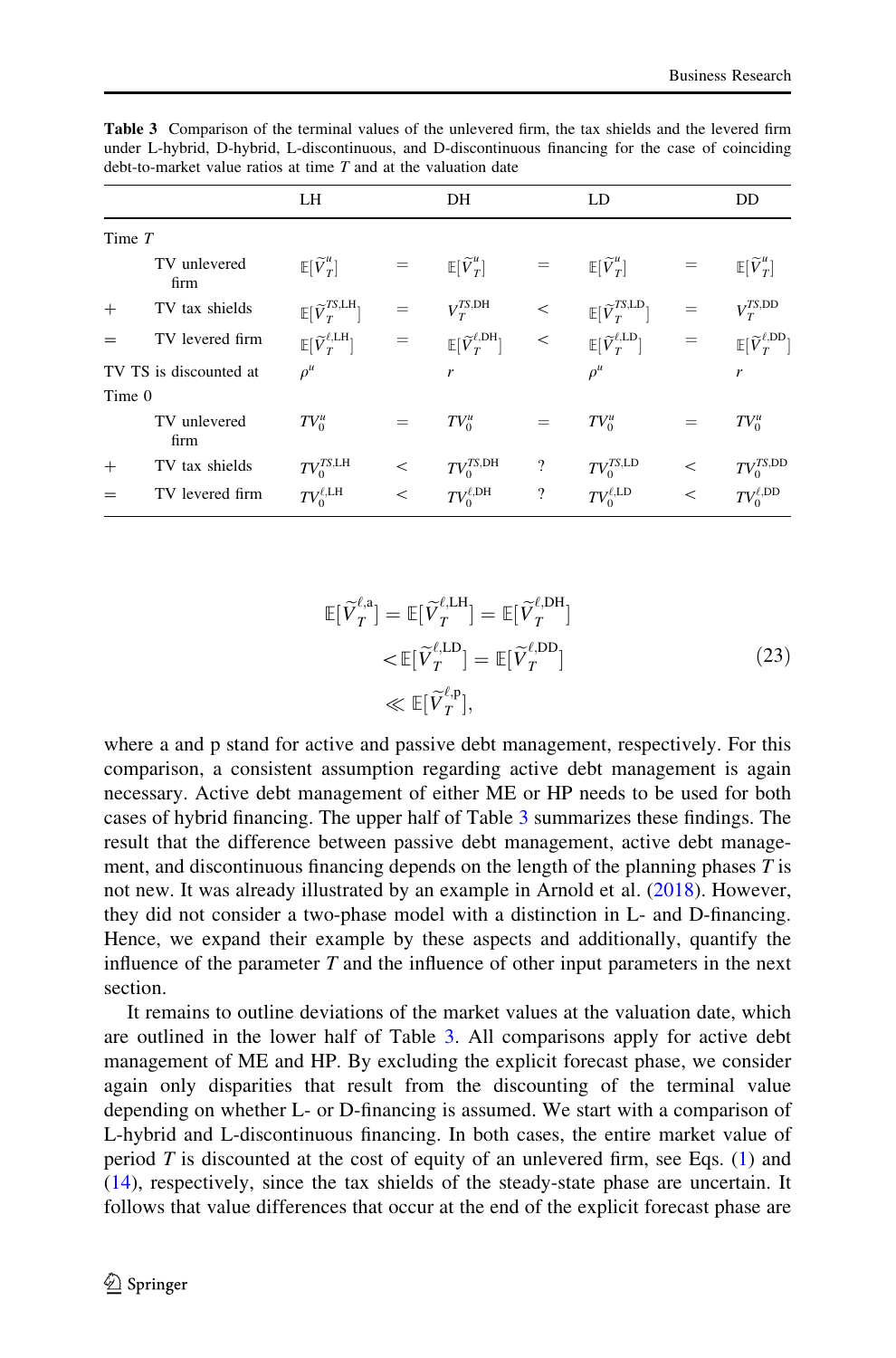transferred to the valuation date such that the terminal value under L-discontinuous financing is higher than that under L-hybrid financing at the valuation date. Considering Eq. [\(20](#page-13-0)) yields

$$
TV_0^{\ell,DD} > TV_0^{\ell,LD} > TV_0^{\ell,LM}.
$$
 (24)

Under both D-hybrid and D-discontinuous financing, the terminal value of the tax shields depends on the debt level at time  $T$  that is defined deterministically at the valuation date. Thus, the terminal value of the tax shields is certain and can be discounted at the risk-free interest rate; see Eqs. [\(2](#page-6-0)) and [\(18](#page-12-0)). The value advantage of discontinuous financing over hybrid financing is again transferred to the valuation date, which yields a higher value under D-discontinuous financing. By additionally considering Eq.  $(6)$  $(6)$ , we conclude

$$
TV_0^{\ell, \text{DD}} > TV_0^{\ell, \text{DH}} > TV_0^{\ell, \text{LH}}.
$$
 (25)

Whereas these relationships apply for every specification of the input parameters, the relationship of L-discontinuous and D-hybrid financing is still unclear. Although the terminal value under L-discontinuous financing is always higher than that under D-hybrid financing at the beginning of the steady-state phase, see Eq. ([22\)](#page-14-0), this value advantage of L-discontinuous financing is countered by the value advantage of D-hybrid financing through the discounting of the terminal value of the tax shields to the valuation date at the risk-free interest rate. Depending on which effect is dominant, a higher firm value under L-discontinuous financing is conceivable and vice versa. Furthermore, it remains unclear whether the outlined differences are severe or negligible, that is, whether these theoretical findings have a considerable impact on the market value. In the following subsection, we conduct a simulation analysis to analyze the distribution of the deviations between the different financing strategies and to quantify the influence of all input parameters. This analysis enables us to draw conclusions under which conditions these mixed financing are relevant for the practice of corporate valuation.

#### 3.2 Simulation analysis

In this subsection, we use a Monte Carlo simulation to analyze the distribution of the theoretically outlined differences in the market value of the firm and the sensitivity of input parameters to illustrate the economic relevance. We assume a population of 100,00 firms that pursue mixed financing. We model the necessary input parameters as independent and uniformly distributed as follows. For the firms' unlevered cost of equity, cost of debt, and corporate tax rate, we define  $\rho^{\mu} \sim U[8\%; 12\%], r \sim U[2\%; 5\%],$  and  $\tau \sim U[25\%; 35\%],$  respectively. We assume a consistent debt-to-market value ratio for all financing strategies, which is distributed according to  $\theta \sim U[40\%; 80\%]$ . For D-hybrid and D-discontinuous financing, we determine again the debt level  $D<sub>T</sub>$  such that the debt-to-market value ratio that results from this debt level and the uncertain market value at the end of the explicit forecast phase equals  $\theta$ . For the growth rate of the steady-state phase, we suppose  $g \sim U[0.5\%; 2.0\%]$  and for the length of the explicit forecast phase, we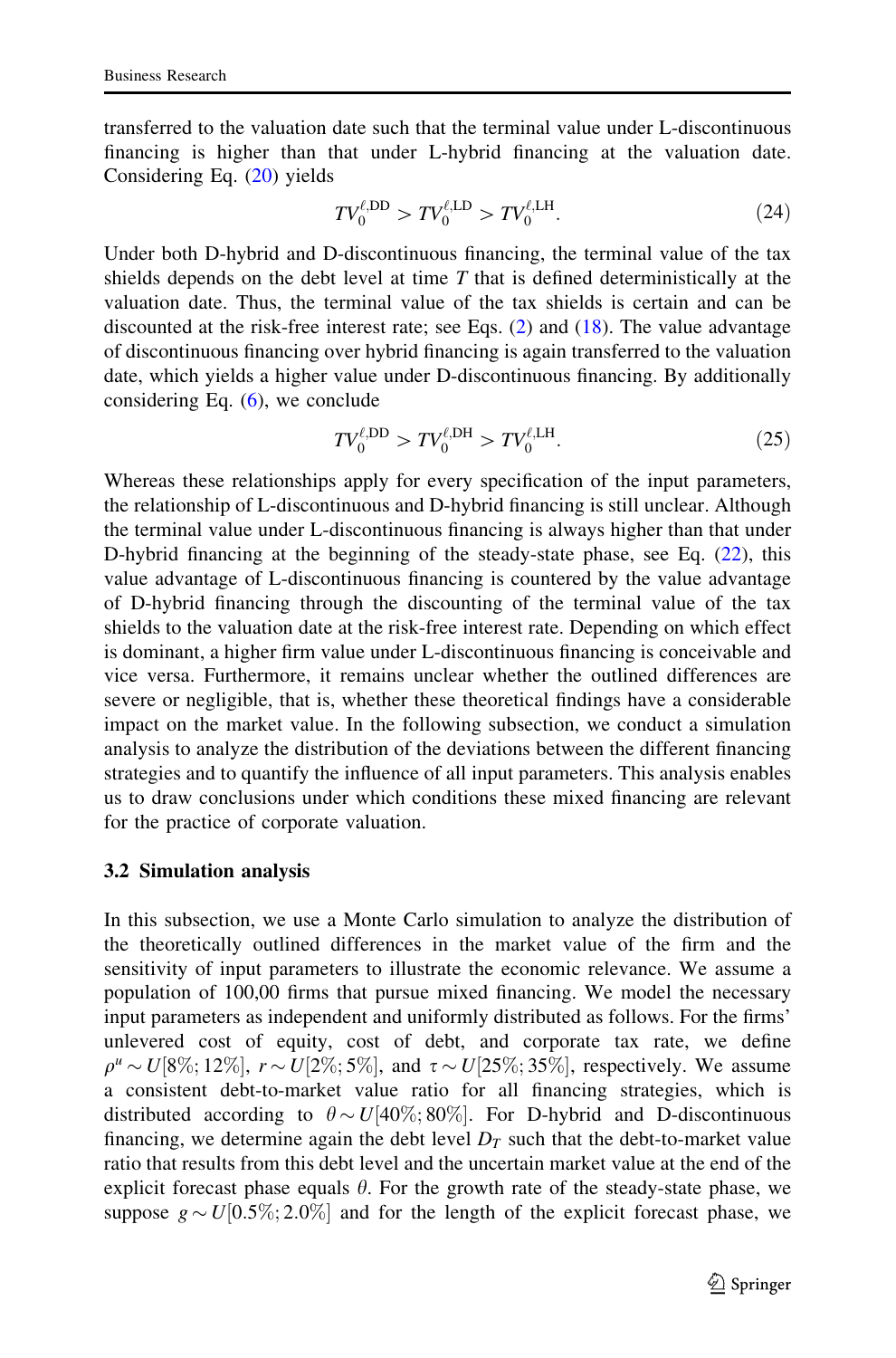consider  $T \sim U\{5, 6, 7\}$ .<sup>3</sup> Note that we apply active debt management according to HP in the case of hybrid financing.

The percentage valuation deviation is defined as

$$
p(A,B) = \frac{TV_0^{\ell,A} - TV_0^{\ell,B}}{TV_0^{\ell,B}},
$$
\n(26)

where  $A, B \in \{H, LH, DH, D, LD, DD\}$ . We need not specify the value of the FCF since it does not affect the valuation deviation. In the simulation, we analyze the distribution of the percentage valuation deviation by computing the mean, the standard deviation, the minimum, and the maximum. Moreover, we quantify the influence of the input parameters on this deviation. Particularly, we use Spearman's rank correlation coefficient (Charnes [2007](#page-23-0), pp. 63–65) to analyze which parameters influence this deviation the most and which the least. Table [4](#page-18-0) summarizes the results.

As outlined above, at the beginning of the steady-state phase, the values of L- and D-financing coincide. Thus, at time  $T$  we need only compare the values of hybrid and discontinuous financing. As illustrated in the previous subsection, the value under discontinuous financing is higher than that under hybrid financing. For the outlined intervals, we obtain a minimal deviation of  $0.6\%$  and a maximal deviation of 4.3% with a mean of 1.7%. The debt-to-market value ratio  $\theta$  has the greatest influence on this difference. The correlation coefficient amounts to more than 50%. If a firm pursues a high debt ratio, the importance of the value of the tax shields increases. Furthermore, the length of the explicit forecast phase  $T$ , which determines the length of the planning phases, has the second biggest influence, namely around 16%. For a high value of T, the planning phases are longer such that the difference of the number of periods for which the tax shields are certain becomes larger. By comparison, the other value drivers of the tax shields, the risk-free interest rate  $r$  and the tax rate  $\tau$ , account for 14.2% and 11.7% of the valuation deviation, respectively. A higher value of r and  $\tau$  increases the tax shields. The growth rate g and unlevered cost of equity  $\rho^u$  each has a sensitivity of under 4%, which is a negligible effect.

At the valuation date, we compare each one of the presented mixed financing strategies with every other mixed financing strategy. The results are also outlined in Table [4](#page-18-0). We obtain similar deviations for a comparison of L- and D-hybrid or L- and D-discontinuous financing, for which we obtain an average deviation of  $3.1\%$  and 3.8%, respectively. In both cases, the debt-to-market value ratio  $\theta$  and the length of the explicit forecast phase  $T$  are most important. The higher the debt-to-market value ratio and the longer the planning phases, the higher terminal value of the tax shields. Furthermore, the longer the explicit forecast phase, the larger the value advantage of D-financing over L-financing. The influence of every other parameter is considerably smaller.

<sup>&</sup>lt;sup>3</sup> The length of the explicit forecast phase is company-specific and should be extended until the assumption of a steady state seems realistic (Ballwieser and Hachmeister [2016,](#page-23-0) p. 52). Brealey et al. ([2020\)](#page-23-0) assume a length of six periods (Brealey et al. [2020](#page-23-0), p. 97) and (Koller et al. [2015](#page-23-0)) recommend five to seven periods (Koller et al. [2015,](#page-23-0) p. 230), which is why we decided on this distribution for T.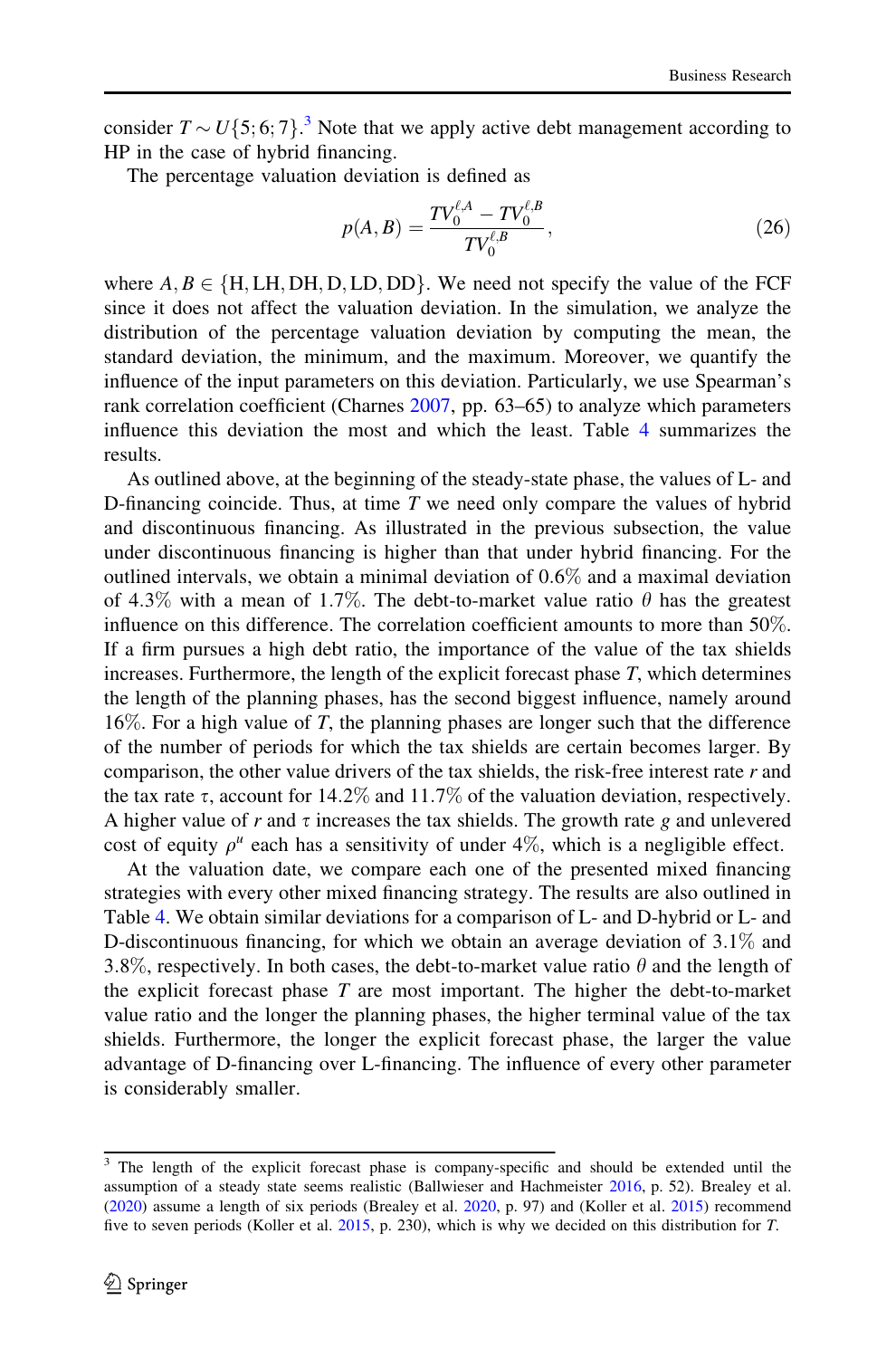<span id="page-18-0"></span>

|                      | At time T                   | At the valuation date |                |                |                |                  |             |
|----------------------|-----------------------------|-----------------------|----------------|----------------|----------------|------------------|-------------|
|                      | $p(\mathbf{D}, \mathbf{H})$ | p(DH, LH)             | p(DD,LD)       | p(LD, LH)      | p(DD, DH)      | p(LD, DH)        | p(DD, LH)   |
| Distribution         |                             |                       |                |                |                |                  |             |
| Mean                 | 1.7%                        | 3.1%                  | 3.8%           | 1.7%           | 2.4%           | $-1.3%$          | 5.6%        |
| Standard deviation   | $0.5\%$                     | 0.9%                  | 1.2%           | $0.5\%$        | $0.8\%$        | 0.4%             | 1.8%        |
| Min; max             | $0.6\%; 4.3\%$              | $1.0\%; 7.5\%$        | $1.2\%$ ; 9.7% | $0.6\%; 4.3\%$ | $0.8\%$ ; 6.4% | $-3.0\%; -0.4\%$ | 1.8%; 14.3% |
| Sensitivity analysis |                             |                       |                |                |                |                  |             |
|                      | 52.0%                       | 43.2%                 | 38.4%          | 52.0%          | 43.9%          | $-27.7%$         | 43.7%       |
|                      | 16.2%                       | 29.8%                 | 35.0%          | 16.2%          | 28.0%          | $-49.1\%$        | 29.1%       |
|                      | 11.7%                       | $9.8\%$               | $8.8\%$        | 11.7%          | 10.0%          | $-6.4\%$         | 9.9%        |
|                      | $14.2\%$                    | 7.9%                  | 3.2%           | 14.2%          | $3.8\%$        | $-2.0\%$         | 5.9%        |
|                      | 2.4%                        | 6.6%                  | $12.2\%$       | 2.4%           | 11.2%          | $-13.6\%$        | 8.6%        |
|                      | 3.6%                        | 2.6%                  | 2.5%           | 3.6%           | $3.1\%$        | $-1.3%$          | 2.9%        |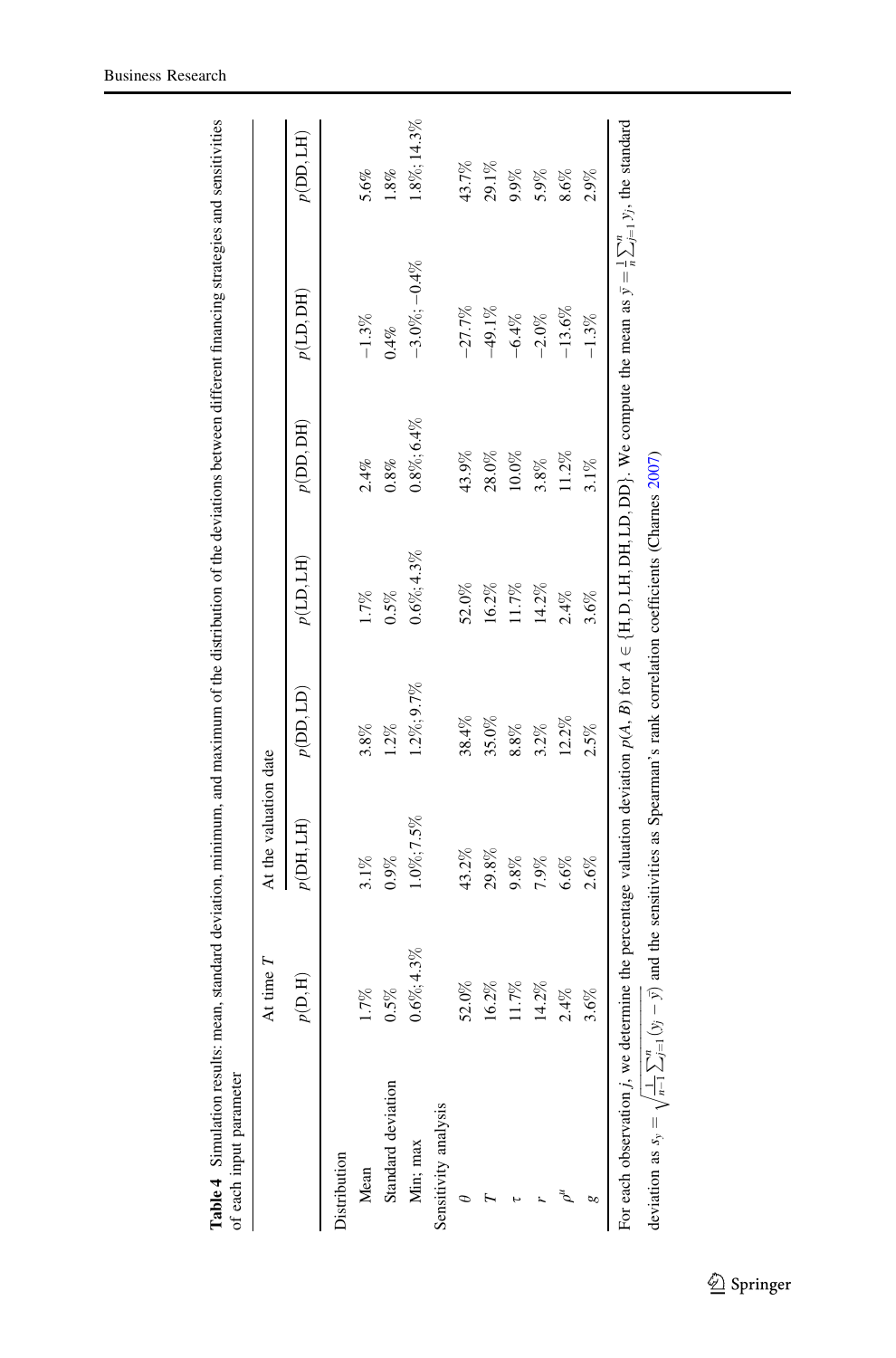Under L-financing, both the terminal value of the unlevered firm and the terminal value of the tax shields are discounted at the cost of equity of the unlevered firm to obtain the value at the valuation date. It follows that comparing L-hybrid and Ldiscontinuous financing at the valuation date yields the same deviations as a comparison of hybrid and discontinuous financing at time T. Comparing D-hybrid and D-discontinuous financing shows a larger valuation deviation of between 0:8% and 6.4%. Again, the debt-to-market value ratio  $\theta$  has the highest impact, of about 44%, followed by the length of the explicit forecast phase, which explains about 28%. The remarkable higher sensitivity of T, compared to the deviation of L-hybrid and L-discontinuous financing, is due to an increasing importance of the length of the explicit forecast phase since the terminal value of the tax shields is discounted at the risk-free interest rate.

In the previous Sect. [3.1](#page-13-0), we were not able to make a general statement about the relationship of D-hybrid and L-discontinuous financing. However, our simulations show that for the specified definition areas, the market value under D-hybrid financing is always higher than that under L-discontinuous financing. The percentage valuation deviation has a mean of  $-1.3\%$  and a standard deviation of  $0.4\%$ . The length of the explicit forecast phase has the highest impact, accounting for lmost 50% of the valuation deviation. It follows that the discounting of the terminal value of the tax shields to the valuation date at the risk-free interest rate for T periods has a high impact and compensates for the value advantage of L-discontinuous financing at the beginning of the steady-state phase. For other specifications of the parameters, a value advantage of L-discontinuous financing is conceivable but not plausible. For example, for an unusual short explicit forecast phase that comprises only one period and otherwise unaffected definition ranges, we find that the market value under L-discontinuous financing is always higher than that under D-hybrid financing. For an explicit forecast phase of length two, there are only very few parameter constellations for which the market value under L-discontinuous financing is higher; and for an explicit forecast phase of three periods, there are no constellations where this case appears any more. It follows that under most parameter ranges, we record that the market value under D-hybrid financing is higher than that under L-discontinuous financing.

The value differences become considerably larger if we compare L-hybrid and Ddiscontinuous financing, whereby we deduce valuation deviations of almost 15%. Whereas the deviations that occur in a comparison of L-discontinuous financing and hybrid financing are negligible, a deviation of more than 10% can be considered economically relevant. Even deviations of 7:5% or 9:7%, as in the comparisons of L- and D-hybrid or L- and D-discontinuous financing, respectively, can lead to considerable disparities.

The results that the debt-to-market value ratio and the length of the planning phases have the highest influence are not surprising. If a firm had no or only little debt financing and no or very short planning phases of passive debt management, there would not be significant deviations. However, we were able to describe the distributions of the deviations and the influences of these parameters. Furthermore, to be able to analyze for which length of planning phases our model is economically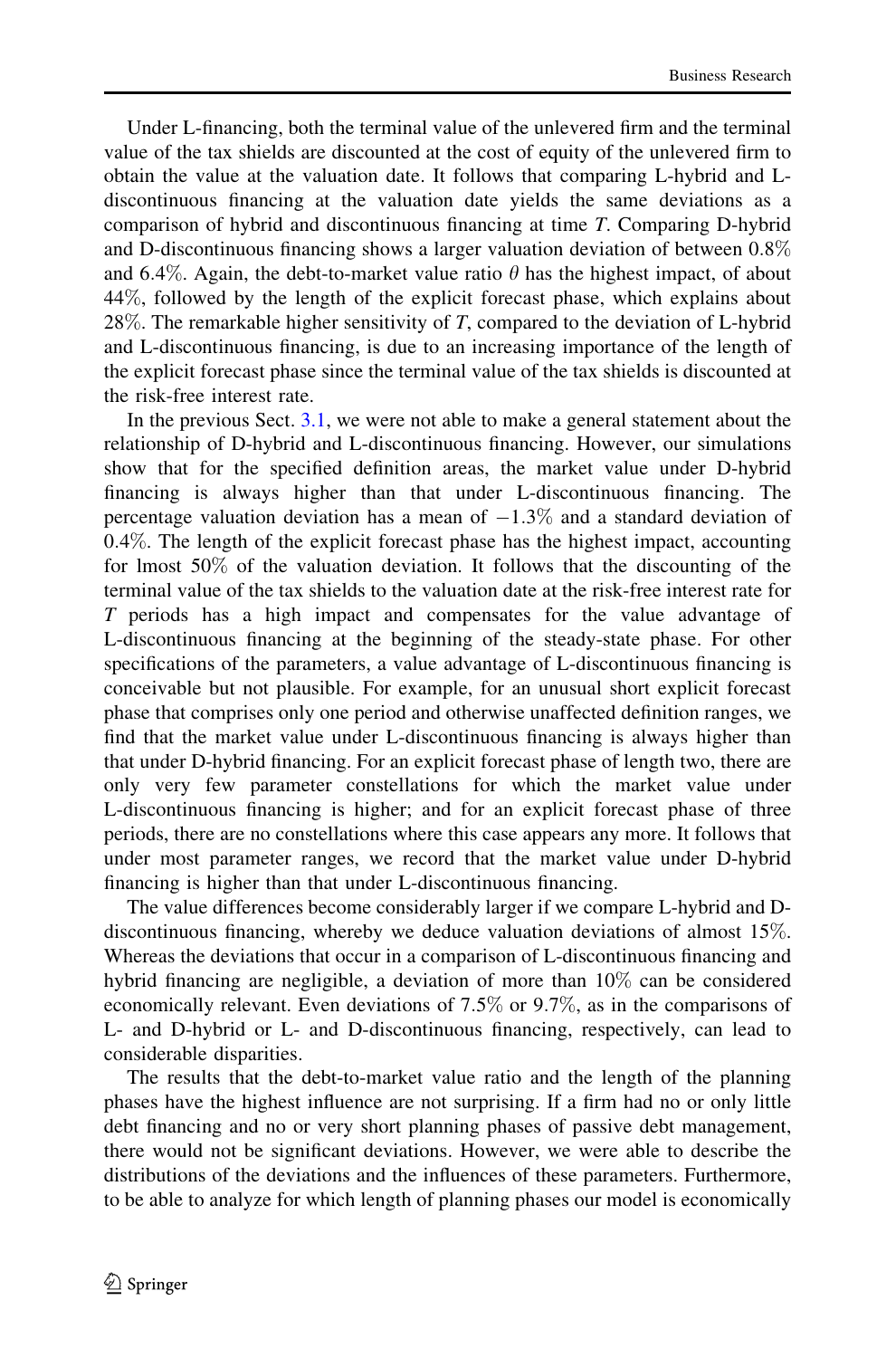<span id="page-20-0"></span>

|                    | At time T      | At the valuation date |                |                |                |                     |                    |
|--------------------|----------------|-----------------------|----------------|----------------|----------------|---------------------|--------------------|
|                    | p(D, H)        | p(DH, LH)             | p(DD,LD)       | p(LD, LH)      | p(DD, DH)      | p(LD, DH)           | p(DD, LH)          |
| $\zeta = 1$        |                |                       |                |                |                |                     |                    |
| Mean               | $1.5\%$        | 2.5%                  | 2.9%           | $1.5\%$        | $1.9\%$        | $-1.0\%$            | 4.5%               |
| Standard deviation | 0.4%           | 0.6%                  | 0.8%           | $0.4\%$        | 0.5%           | $0.2\%$             | $1.2\%$            |
| Min; max           | $0.5\%$ : 3.2% | $0.9\%$ : 5.0%        | 1.1%:6.0%      | $0.5\%; 3.2\%$ | $0.7\%$ : 4.2% | $-1.8\%$ ; $-0.4\%$ | $1.6\%$ ; 9.5%     |
| $r = 6$            |                |                       |                |                |                |                     |                    |
| Mean               | 1.7%           | $3.1\%$               | 3.7%           | 1.7%           | 2.4%           | $-1.3%$             | 5.5%               |
| Standard deviation | $0.5\%$        | $0.8\%$               | $1.0\%$        | 0.5%           | 0.7%           | 0.3%                | 1.5%               |
| Min; max           | $0.6\%$ : 3.8% | $1.2\%$ : 6.3%        | $1.5\%$ ; 7.9% | $0.6\%$ : 3.8% | $0.9\%$ : 5.3% | $-2.4\%$ ; $-0.6\%$ | $2.1\%$ ; $12.0\%$ |
| $T=7$              |                |                       |                |                |                |                     |                    |
| Mean               | 2.0%           | 3.7%                  | 4.6%           | 2.0%           | 2.9%           | $-1.7%$             | 6.7%               |
| Standard deviation | 0.6%           | $0.9\%$               | $1.2\%$        | $0.6\%$        | $0.8\%$        | 0.4%                | $1.8\%$            |
| Min; max           | $0.7\%$ : 4.3% | 1.4%; 7.4%            | $1.8\%;9.6\%$  | $0.7\%$ ; 4.3% | 1.1%;6.3%      | $-3.0\%$ ; $-0.7\%$ | 2.6%; 14.2%        |
|                    |                |                       |                |                |                |                     |                    |

| i                                                                                                                                                                                                                                         |
|-------------------------------------------------------------------------------------------------------------------------------------------------------------------------------------------------------------------------------------------|
| ֖֖֖֖֖֧ׅ֖֖֧֪֪ׅ֪֪֪֧֪֪֪ׅ֧֚֚֚֚֚֚֚֚֚֚֚֚֚֚֚֚֚֚֚֚֚֚֚֚֚֚֚֚֚֚֚֬֝֝֓֞֓֞֝                                                                                                                                                                             |
| ı<br>١<br>l<br>í<br>ì<br>۱                                                                                                                                                                                                                |
|                                                                                                                                                                                                                                           |
|                                                                                                                                                                                                                                           |
| l                                                                                                                                                                                                                                         |
| ֧֢֛֚֚֓֕֜<br>is a contract of the contract of the contract of the contract of the contract of the contract of the contract of the contract of the contract of the contract of the contract of the contract of the contract of the contract |
| l<br>l<br>l<br>ı<br>í                                                                                                                                                                                                                     |
| I<br>$\overline{\phantom{a}}$                                                                                                                                                                                                             |
| ł                                                                                                                                                                                                                                         |
| j<br>١                                                                                                                                                                                                                                    |
| l                                                                                                                                                                                                                                         |
|                                                                                                                                                                                                                                           |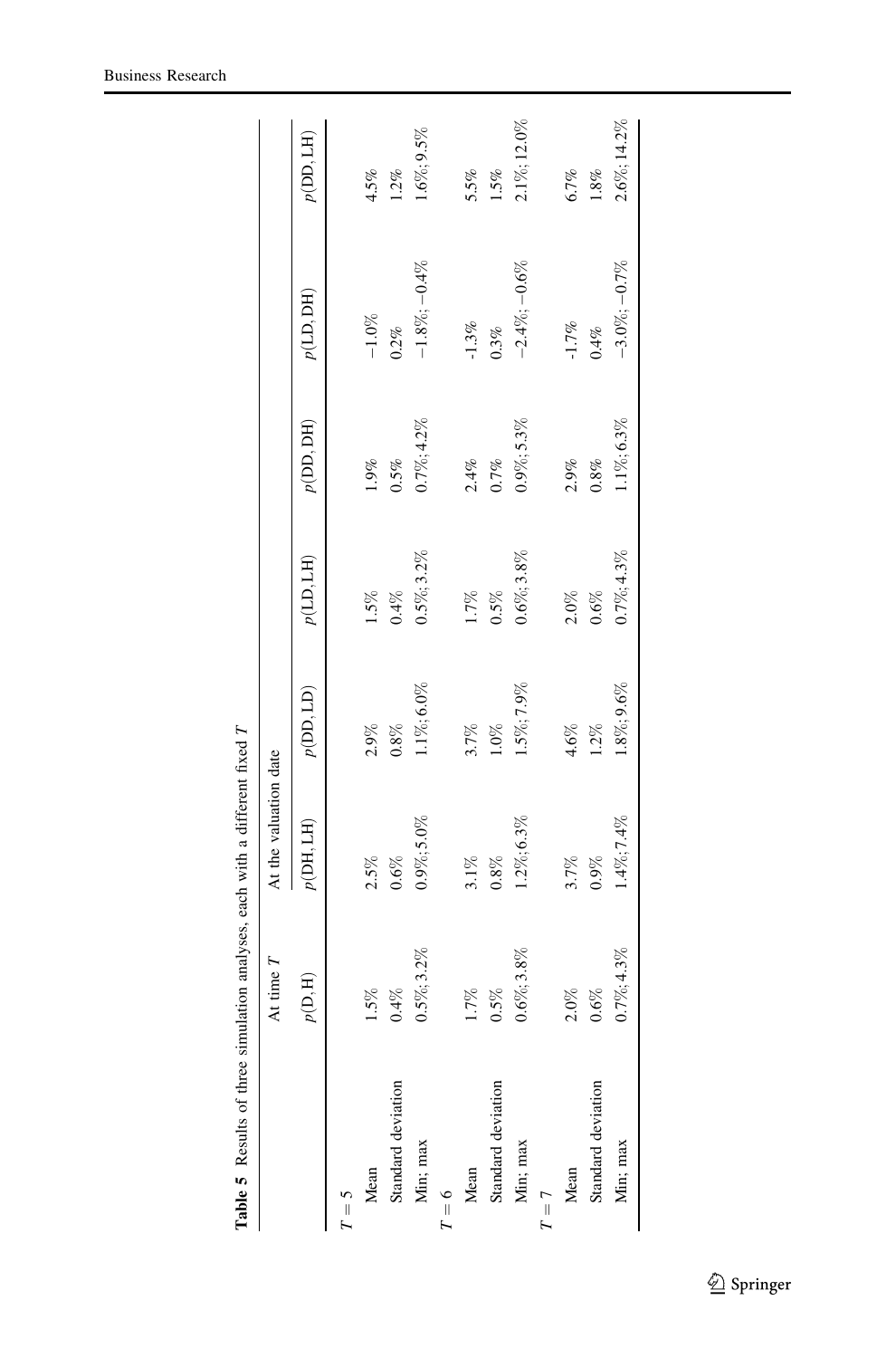relevant, we conducted the above simulation three more times each with a different fixed T. The results can be found in Table [5.](#page-20-0)

The deviations increase for longer planning phases, that is, for a larger  $T$  but even in the simulation with  $T = 5$ , we obtain deviations of up to 9.5%. For planning phases of length  $T = 7$ , we obtain deviations of more than 5% in almost all comparisons. Overall, we conclude that especially for firms with a high leverage and a long explicit forecast phase the outlined deviations should be examined carefully and the analyzed mixed financing strategies should be considered for the valuation to depict a wide range of financing behavior.

## 4 Conclusions

Empirical research indicates that active or passive debt management as pure financing strategies can explain the capital structure decisions of firms only to a limited extent. In response, corporate valuation theory has introduced various forms of mixed financing strategies. In this study, we analyzed discontinuous financing and hybrid financing as the main mixed financing policies and clarified their use and impacts on the market value in a two-phase model.

With passive debt management in the explicit forecast phase and active debt management in the steady-state phase, hybrid financing is directly linked to the twophase model. Discontinuous financing, on the contrary, is characterized by the possibility of refinancing according to updated expected market values after a certain number of periods, independently of the separation of the planning horizon into two phases. To use this mixed financing strategy in a two-phase model, we linked the number of periods after which a refinancing can be carried out to the number of periods of the explicit forecast phase. Therefore, at the end of the explicit forecast phase with  $T$  periods and, accordingly, at the end of every  $T$  periods, the firm has the option of refinancing. This study improved the comprehensibility of the previous derivation of a valuation equation under discontinuous financing by applying a simpler and more intuitive recursive valuation approach.

Analogous to L- and D-hybrid financing, we differentiated between L- and D-discontinuous financing. On the one hand, under L-hybrid and L-discontinuous financing, the leverage of the steady state is defined at the time of valuation. On the other hand, under D-hybrid and D-discontinuous financing, the debt-to-market value ratio that results from the deterministic debt level and the uncertain market value at the end of the explicit forecast phase is used. The difference between these financing policies lies in the necessity for refinancing at the end of the explicit forecast phase. In the case of L-hybrid and L-discontinuous financing, the debt level at the end of the explicit forecast phase has to be adjusted according to the deterministic leverage. By contrast, this is not necessary in the case of D-hybrid and D-discontinuous financing, since the debt level is defined deterministically at the valuation date. However, in this case, the leverage of the steady state is uncertain at the valuation date.

Furthermore, we showed that differences occur if a firm's financing behavior corresponds to one of these mixed financing strategies but a pure financing strategy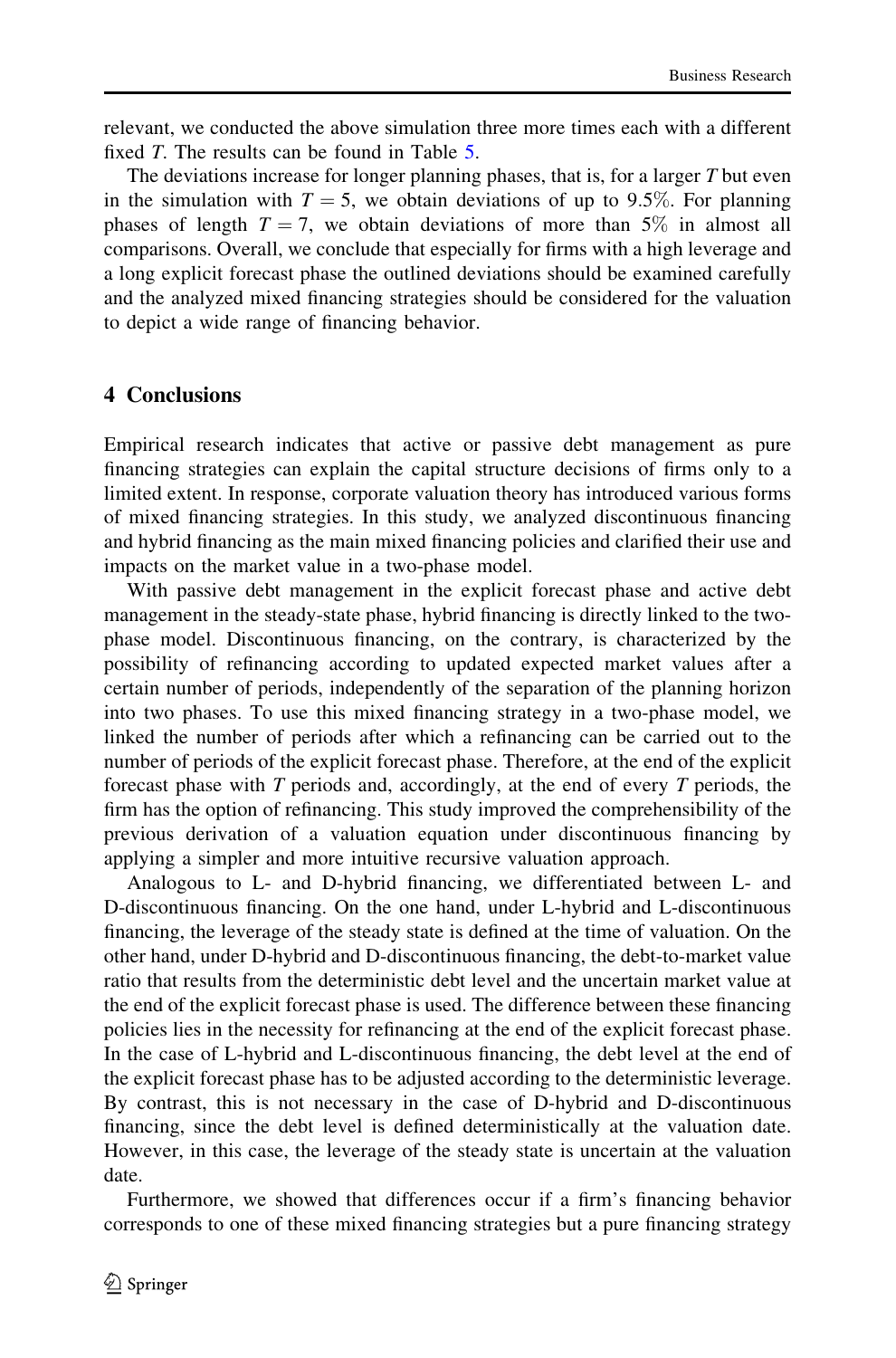is applied in the valuation. The difference is smaller if pure active debt management is used instead of pure passive debt management. The comparison of the four mixed financing strategies yields the result that for a consistent debt-to-market value ratio, the terminal values at the beginning of the steady state coincide in the case of L- and D-hybrid financing and in the case of L- and D-discontinuous financing. Due to the greater uncertainty of the tax shields in the case of hybrid financing, the terminal value under this financing policy is lower than that under discontinuous financing. Regarding the market values at the valuation date, we elucidated that this difference is transferred in the case of D- or L-financing. It follows that the market value under D-discontinuous financing is higher than that under D-hybrid financing. Analogously, the market value under L-discontinuous financing is higher than the market value under L-hybrid financing. Only the relationship of D-hybrid and L-discontinuous financing remained unclear. However, for most cases, we found that D-hybrid financing yields a higher firm value than L-discontinuous financing does.

The differences between the mixed financing strategies become larger if the leverage increases or the explicit forecast phase becomes longer. Therefore, especially when the leverage is high and the explicit forecast phase is long, the deviations between the terminal values can be considerable, since they can amount to more than 10%. In these cases, one should examine a firm's financing strategy carefully and consider the application of a mixed financing strategy to avoid valuation inaccuracies. It follows that the valuation formulas presented in this study could offer a valuable alternative for corporate valuation practice to better reflect the financing behavior of firms and could lead to a more sophisticated valuation result. Thus, the analysis in this study contributes to both the practice and the theory of corporate valuation.

Further research could address other forms of mixed financing strategies. These could be generated by combining passive and active debt management differently, or by replacing passive or active debt management with other pure financing strategies. In addition, a mixed financing strategy that consists of more than two pure financing strategies is conceivable. Moreover, one could consider adding an additional phase to secure the transition from the explicit forecast phase to the steady state. In such a three-phase model, it would be possible, for example, to use the simultaneous mixed financing of Dierkes and Schäfer  $(2017)$  $(2017)$  to obtain a gradual transition from passive debt management to the financing strategy of the steadystate phase. Furthermore, the assumption that debt is risk-free can be relaxed. Arnold et al. [\(2019](#page-23-0)) show that for longer planning phases, the probability of default increases and outline ideas on how to consider this in the valuation. Thus, further research could also attempt to develop a model that includes the costs of financial distress and the probability of default for these mixed financing strategies.

Open Access This article is licensed under a Creative Commons Attribution 4.0 International License, which permits use, sharing, adaptation, distribution and reproduction in any medium or format, as long as you give appropriate credit to the original author(s) and the source, provide a link to the Creative Commons licence, and indicate if changes were made. The images or other third party material in this article are included in the article's Creative Commons licence, unless indicated otherwise in a credit line to the material. If material is not included in the article's Creative Commons licence and your intended use is not permitted by statutory regulation or exceeds the permitted use, you will need to obtain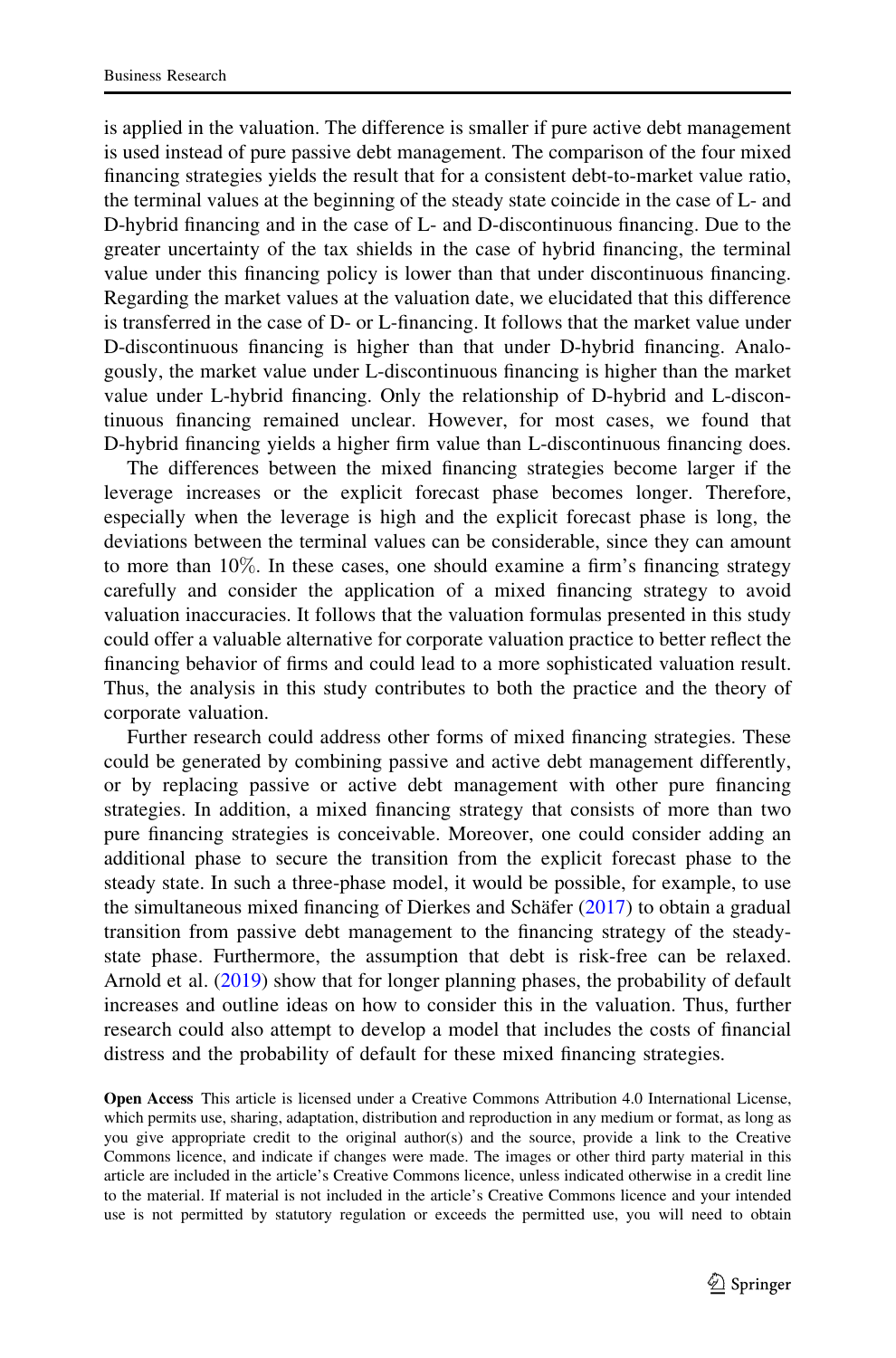<span id="page-23-0"></span>permission directly from the copyright holder. To view a copy of this licence, visit [http://](http://creativecommons.org/licenses/by/4.0/) [creativecommons.org/licenses/by/4.0/.](http://creativecommons.org/licenses/by/4.0/)

### **References**

- Arnold, S., A. Lahmann, and B. Schwetzler. 2018. Discontinuous financing based on market values and the value of tax shields. Business Research 11 (1): 149–171.
- Arnold, S., A. Lahmann, M. Schreiter, and B. Schwetzler. 2019. Finanzierungspolitiken, Tax Shield und Insolvenz in der Unternehmensbewertung—ein integrativer Ansatz. WPg 72 (6): 351–359.
- Ashton, D.J., and D.R. Atkins. 1978. Interactions in corporate financing and investment decisions implications for capital budgeting: A further comment. The Journal of Finance 33 (5): 1447–1453.

Ballwieser, W., and D. Hachmeister. 2016. Unternehmensbewertung, 5th edn. Schäffer-Poeschel Verlag. Barclay, M.J., and C.W. Smith. 2005. The capital structure puzzle: The evidence revisited. Journal of

- Applied Corporate Finance 17 (1): 8–17.
- Baule, R. 2019. The cost of debt capital revisited. Business Research 12 (2): 721–753.
- Berk, J., and P. DeMarzo. 2017. Corporate Finance, 4th ed. Essex: Pearson.
- Bhamra, H.S., L.A. Kuehn, and I.A. Strebulaev. 2010. The aggregate dynamics of capital structure and macroeconomic risk. The Review of Financial Studies 23 (12): 4187–4241.
- Brealey, R.A., S.C. Myers, and F. Allen. 2020. Principles of Corporate Finance, 13th ed. New York: McGraw-Hill.
- Brounen, D., A. de Jong, and K. Koedijk. 2006. Capital structure policies in Europe: Survey evidence. Journal of Banking & Finance 30 (5): 1409–1442.
- Charnes, J. 2007. Financial Modelling with Crystal Ball and Excel, 1st ed. Hoboken: Wiley.
- Clubb, C.D., and P. Doran. 1995. Capital budgeting, debt management and the APV criterion. Journal of Business Finance & Accounting 22 (5): 681–694.
- Copeland, T.E., J.F. Weston, and K. Shastri. 2014. Financial Theory and Corporate Policy, 4th ed. Harlow: Pearson.
- de Jong, A., and P. Verwijmeren. 2010. To have a target debt ratio or not: What difference does it make? Applied Financial Economics 20 (3): 219–226.
- Dierkes, S., and H.C. Gröger. 2010. Hybride Finanzierungspolitiken in der Unternehmensbewertung. Corporate Finance 1 (1): 59–64.
- Dierkes, S., and U. Schäfer. 2017. Corporate taxes, capital structure, and valuation: Combining Modigliani/Miller and Miles/Ezzell. Review of Quantitative Finance and Accounting 48 (2): 363–383.
- Fama, E.F., and K.R. French. 2002. Testing trade-off and pecking order predictions about dividends and debt. The Review of Financial Studies 15 (1): 1–33.
- Glover, B. 2016. The expected cost of default. Journal of Financial Economics 119 (2): 284–299.
- Graham, J.R. 2000. How big are the tax benefits of debt? The Journal of Finance 55 (5): 1901–1941.
- Graham, J.R., and C.R. Harvey. 2001. The theory and practice of corporate finance: Evidence from the field. Journal of Financial Economics 60 (2–3): 187–243.
- Graham, J.R., and M.T. Leary. 2011. A review of empirical capital structure research and directions for the future. Annual Review of Financial Economics 3: 309–345.
- Graham, J.R., M.T. Leary, and M.R. Roberts. 2015. A century of capital structure: The leveraging of corporate America. Journal of Financial Economics 118 (3): 658–683.
- Grinblatt, M., and J. Liu. 2008. Debt policy, corporate taxes, and discount rates. Journal of Economic Theory 141 (1): 225–254.
- Harris, R.S., and J.J. Pringle. 1985. Risk adjusted discount rates—extensions from the average-risk case. Journal of Financial Research 8 (3): 237–244.

Huang, R., and J.R. Ritter. 2009. Testing theories of capital structure and estimating the speed of adjustment. Journal of Financial and Quantitative Analysis 44 (2): 237–271.

- Kayhan, A., and S. Titman. 2007. Firms' histories and their capital structures. Journal of Financial Economics 83 (1): 1–32.
- Koller, T., M. Goedhart, and D. Wessels. 2015. Valuation—Measuring and Managing the Value of Companies, 6th ed. Hoboken: Wiley.
- Krause, M.V., and A. Lahmann. 2016. Reconsidering the appropriate discount rate for tax shield valuation. Journal of Business Economics 86 (5): 477–512.